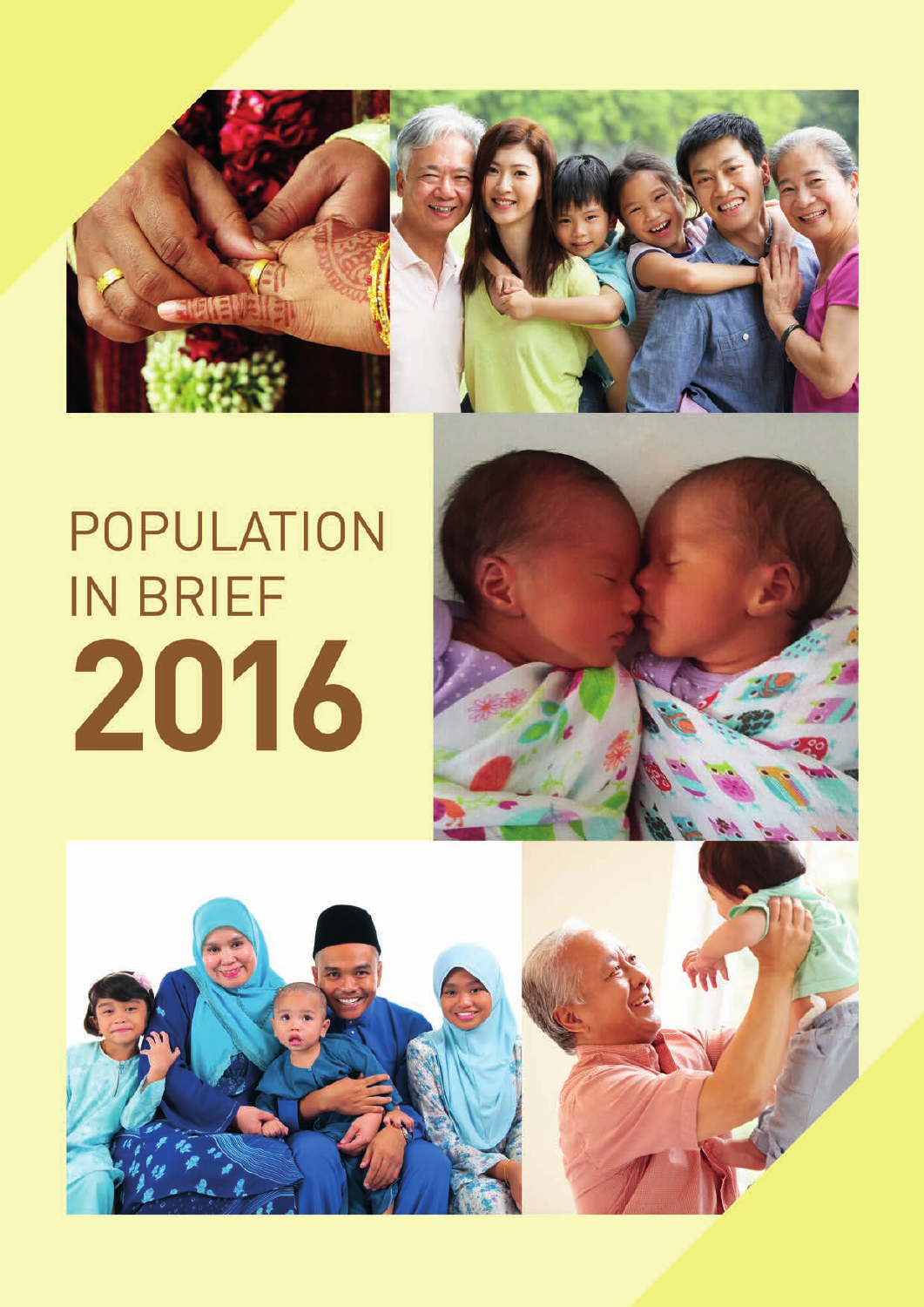# **CONTENTS**

| <b>OVERVIEW</b>                              | 3  |
|----------------------------------------------|----|
| <b>KEY INDICATORS</b>                        | 4  |
| <b>OVERALL POPULATION</b>                    | 5  |
| <b>AGEING</b>                                | 8  |
| <b>MARRIAGE &amp; PARENTHOOD</b>             | 10 |
| <b>IMMIGRATION &amp; CITIZENS BY DESCENT</b> | 14 |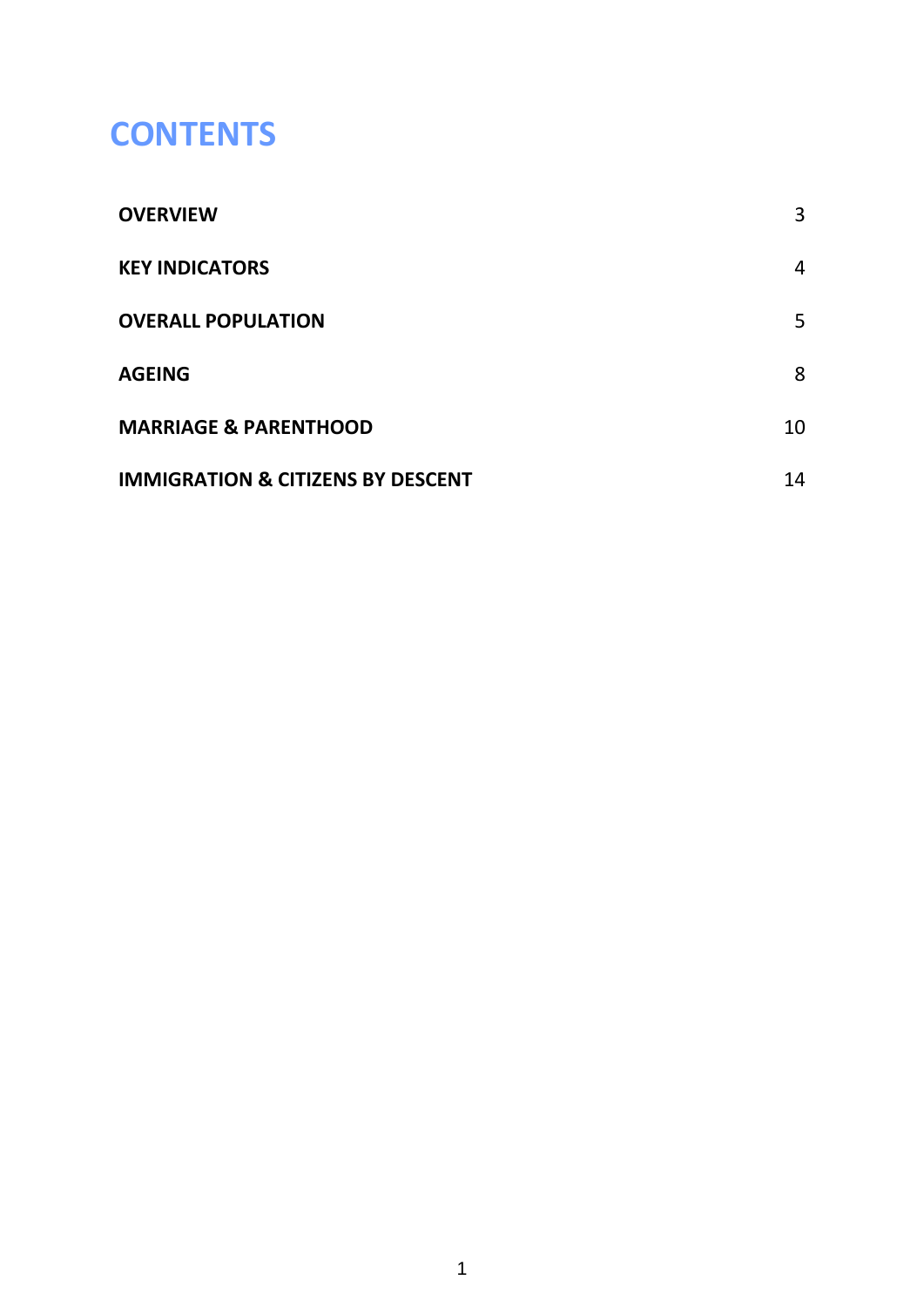#### **ANNEX**

| <b>Overall Population</b>                                                                                            |    |
|----------------------------------------------------------------------------------------------------------------------|----|
| Table 1: Total population                                                                                            | 16 |
| Table 2: Singapore citizens by age group, ethnic group and gender                                                    | 17 |
| Table 3: Ethnic mix of citizen population                                                                            | 18 |
| Table 4: Overseas Singaporean population size                                                                        | 18 |
| <b>Ageing</b>                                                                                                        |    |
| Table 5: Old-age support ratio                                                                                       | 18 |
| Table 6: Median age                                                                                                  | 19 |
| <b>Marriage and Parenthood</b>                                                                                       |    |
| Table 7: Proportion of singles among citizen males / females aged 20-<br>49 years by age group                       | 19 |
| Table 8: Proportion of singles among citizens in selected age groups by<br>gender and highest qualification attained | 20 |
| Table 9: Number of marriages by residency status of grooms and brides                                                | 21 |
| Table 10: General marriage rates                                                                                     | 21 |
| Table 11: Median age at first marriage                                                                               | 22 |
| Table 12: Origins of non-citizen spouses married to citizens                                                         | 23 |
| Table 13: Median age of mothers at first birth by residency status of<br>mothers                                     | 23 |
| Table 14: Average number of children born to ever-married females<br>aged 30-49 years by residency status of females | 24 |
| Table 15: Proportion of ever-married females aged 30-49 years who<br>are childless by residency status of females    | 24 |
| Table 16: Number of births by birth order and residency status                                                       | 25 |
| Table 17: Resident total fertility rate by ethnic group                                                              | 25 |
| Immigration                                                                                                          |    |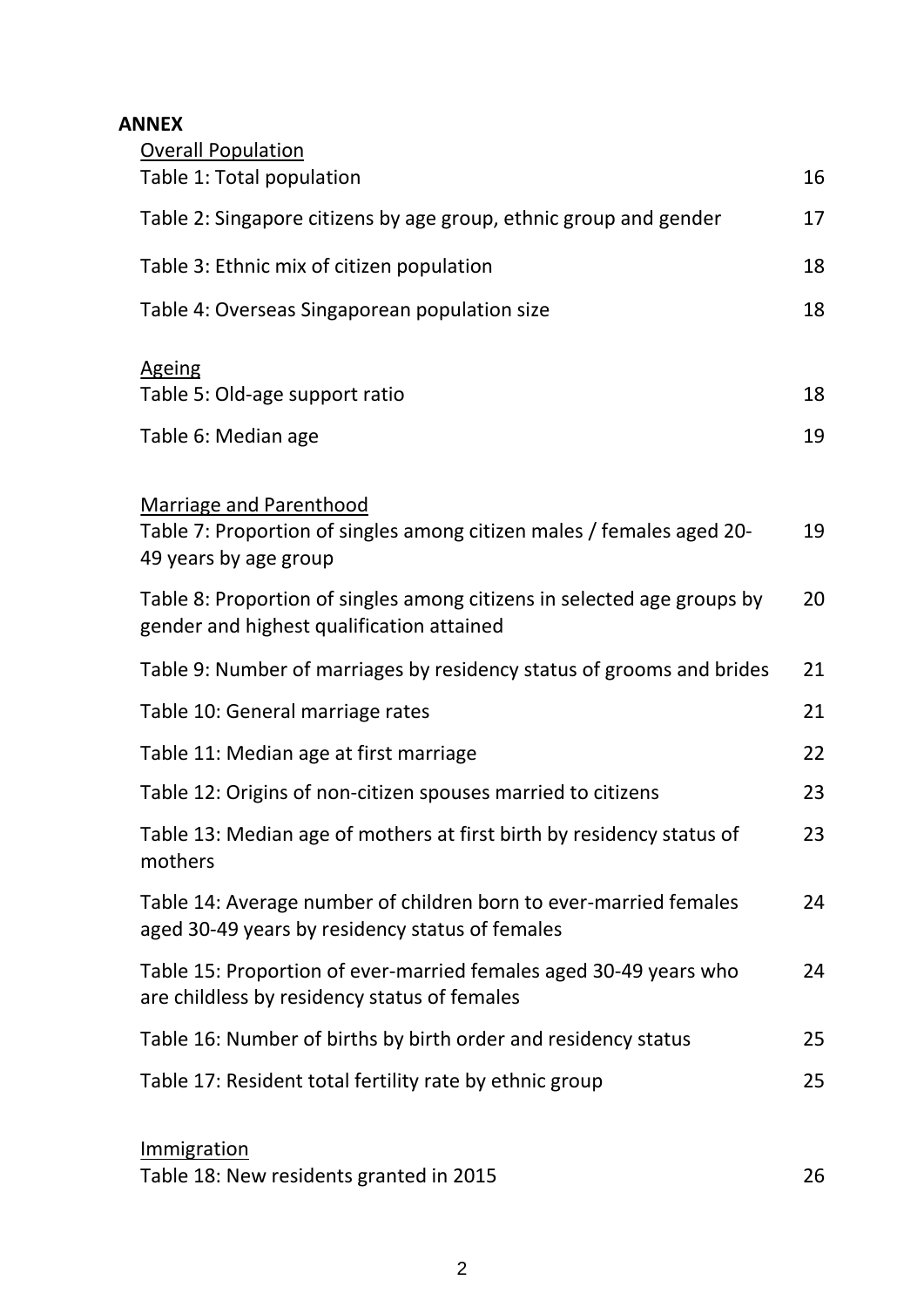# **OVERVIEW**

1. Population in Brief is an annual publication providing key updates and trends on Singapore's population. It is produced by the National Population and Talent Division, Strategy Group, Prime Minister's Office.

2. Our goal is to promote understanding of the factors that contribute to a sustainable population in Singapore. A sustainable population is one that is balanced across the three pillars of a **strong and cohesive society** with Singaporeans at its heart, a **dynamic and vibrant economy** to provide good jobs and opportunities for Singaporeans, and a **high quality living environment**.

- 3. Key highlights of the past year:
	- Citizen births in 2015 were the highest in more than a decade, at 33,725 births. This was higher than in 2012, a Dragon year. There were 23,805 citizen marriages in 2015, significantly above this decade's average of about 21,900 citizen marriages.
	- The citizen population grew at a similar pace as last year, with 3.41 million citizens as of end June 2016. This is due to citizen births and a calibrated approach to immigration. The citizen population continues to age, with 13.7% aged 65 and above compared with 13.1% last year. The permanent resident population remained relatively stable at 0.52 million.
	- The non-resident population grew by 2.5% to 1.67 million. There was stronger growth in the number of Foreign Domestic Workers and dependants of Singaporeans who are on Long-Term Visit Passes.
	- Overall, total population growth rates remained relatively stable and low across the last three years. The total population grew by 1.3% to 5.61 million from June 2015 to June 2016.

**\*\*\*\***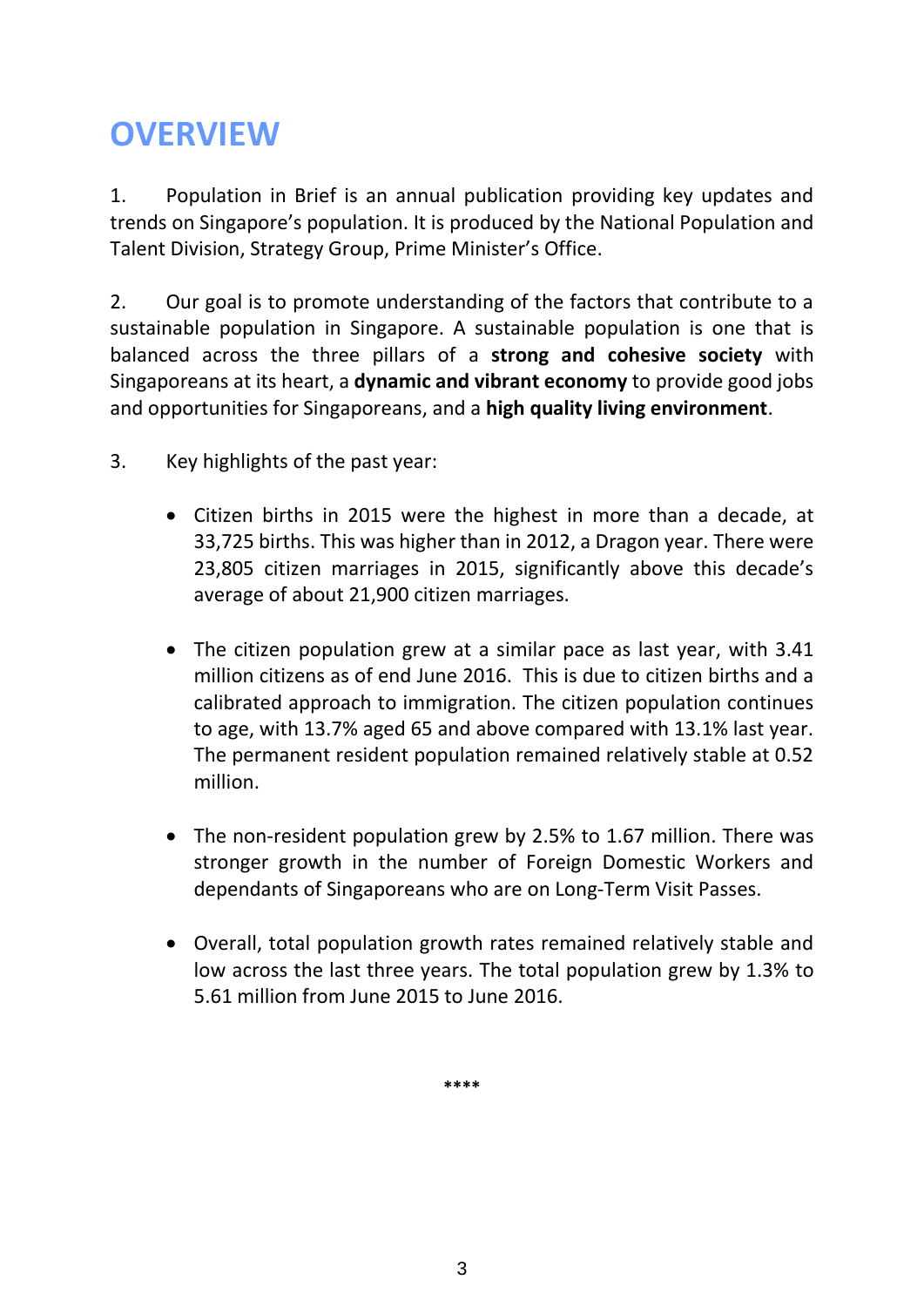# **KEY INDICATORS**

| <b>OVERALL POPULATION</b>                          | 2015    | 2016    |
|----------------------------------------------------|---------|---------|
| Citizen population ('000)                          | 3,375.0 | 3,408.9 |
| Permanent Resident (PR) population ('000)          | 527.7   | 524.6   |
| Resident population ('000)                         | 3,902.7 | 3,933.6 |
| Non-resident population ('000)                     | 1,632.3 | 1,673.7 |
| Total population ('000)                            | 5,535.0 | 5,607.3 |
| <b>AGE PROFILE OF CITIZENS</b>                     | 2015    | 2016    |
| Proportion aged 65 and above (%)                   | 13.1    | 13.7    |
| Citizen median age (years)                         | 40.7    | 41.0    |
| Citizen old-age support ratio <sup>1</sup>         | 4.9     | 4.7     |
| <b>MARRIAGE &amp; PARENTHOOD</b>                   | 2014    | 2015    |
| Number of marriages involving at least one citizen | 24,037  | 23,805  |
| Citizen births                                     | 33,193  | 33,725  |
| Resident total fertility rate <sup>2</sup>         | 1.25    | 1.24    |

Note: The reference period for all data is as of June of each year, except for Marriage & Parenthood data which are based on the full calendar year (January to December).

*Source: Department of Statistics*

 $^1$  The old-age support ratio refers to the number of persons aged 20-64 years per person aged 65 years and over. <sup>2</sup> Total fertility rate refers to the average number of children who would be born per female, if all females live through their childbearing years of 15-49 and bear children according to a given set of age-specific fertility rates.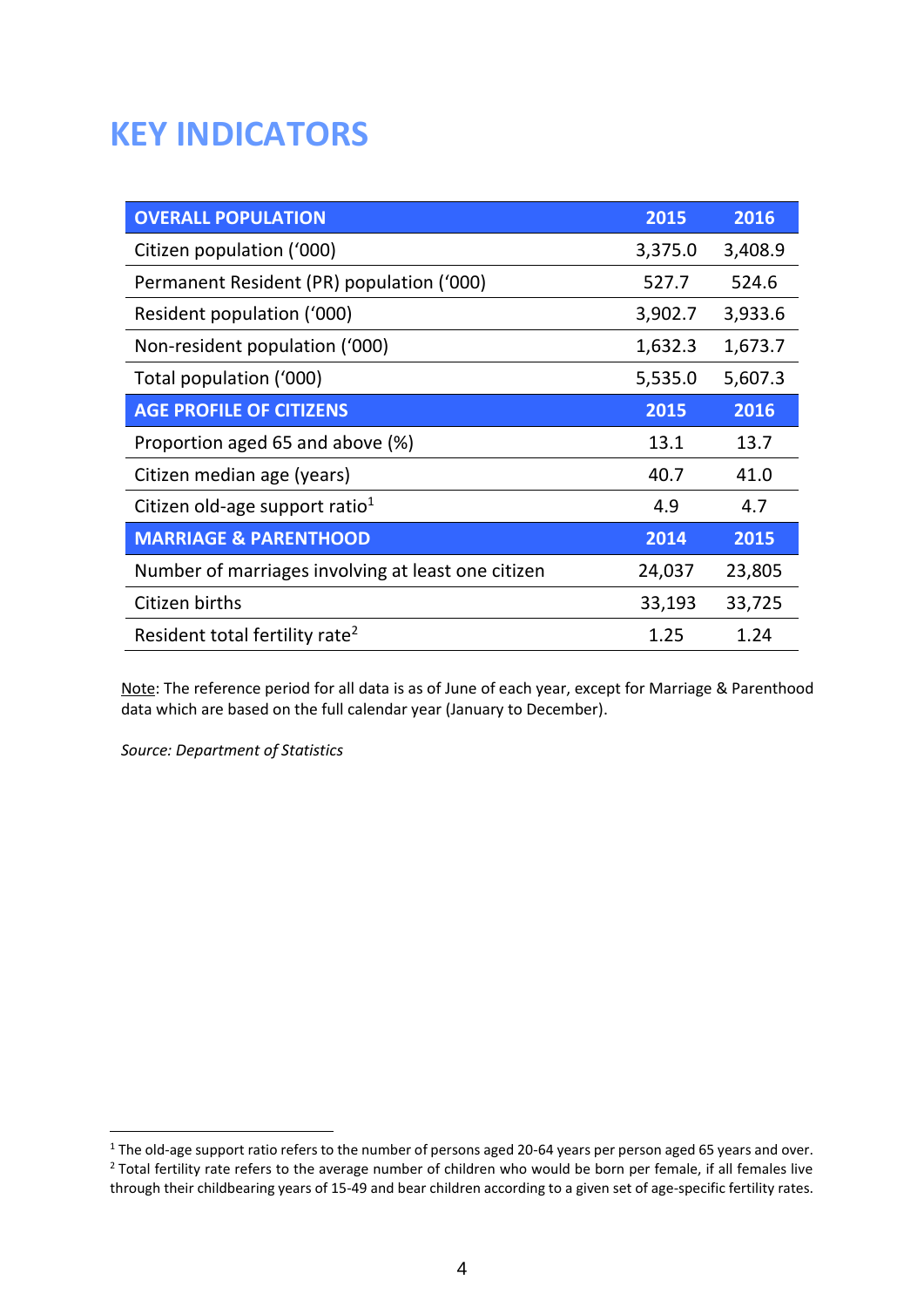# **OVERALL POPULATION**

1. There were 3.41 million Singapore citizens as of end June 2016. Together with 0.52 million permanent residents (PRs), there were 3.93 million residents. Non-residents totalled 1.67 million, and include dependants, international students and individuals who are here to work. Singapore's total population stood at 5.61 million.



*Numbers may not sum due to rounding.* 

<sup>&</sup>lt;sup>3</sup> The figures are based on stock numbers as of end June 2016.

Work Permit Holders are mostly in occupations which face difficulties hiring Singaporeans (e.g. construction workers).

S Pass holders work in various industries such as retail, manufacturing, and healthcare (e.g. allied healthcare workers), as well as in social and voluntary welfare sectors as care-givers for the elderly.

Employment Pass Holders work in managerial, executive or specialised jobs.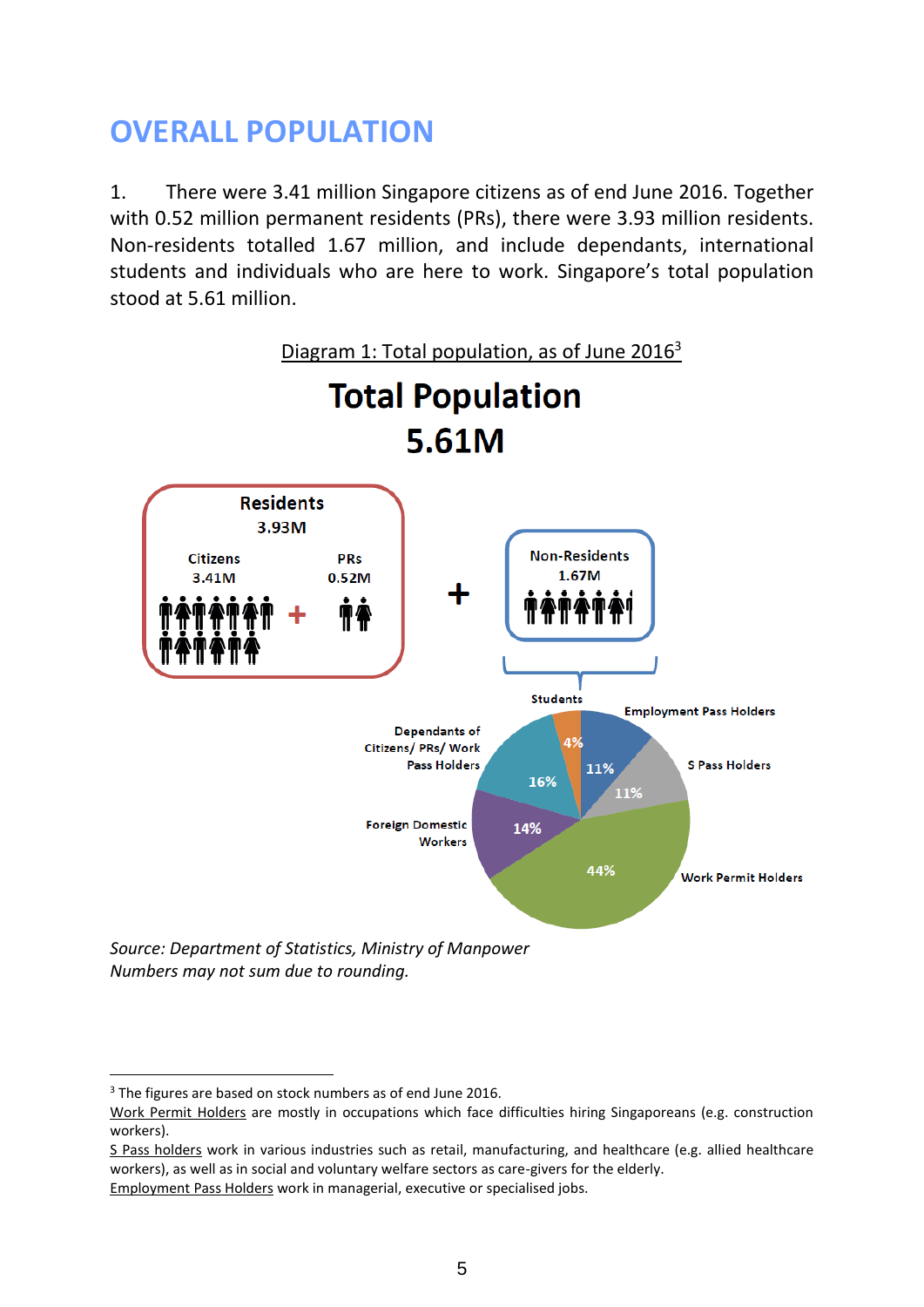2. The citizen population grew by 1.0% due to citizen births and immigration. The PR population remained relatively stable (Chart 1).



**Stable Growth in Citizen Population; Stable PR Population Size** Chart 1: Total population by residency status, as of June

*Source: Department of Statistics Numbers may not sum due to rounding.*

3. The non-resident population grew by 2.5%. There was stronger growth in the number of Foreign Domestic Workers (FDWs) and dependants of Singaporeans who are on Long-Term Visit Passes. The increase in FDW population growth reflects Singaporeans' rising desire to augment their own care for their children and elderly.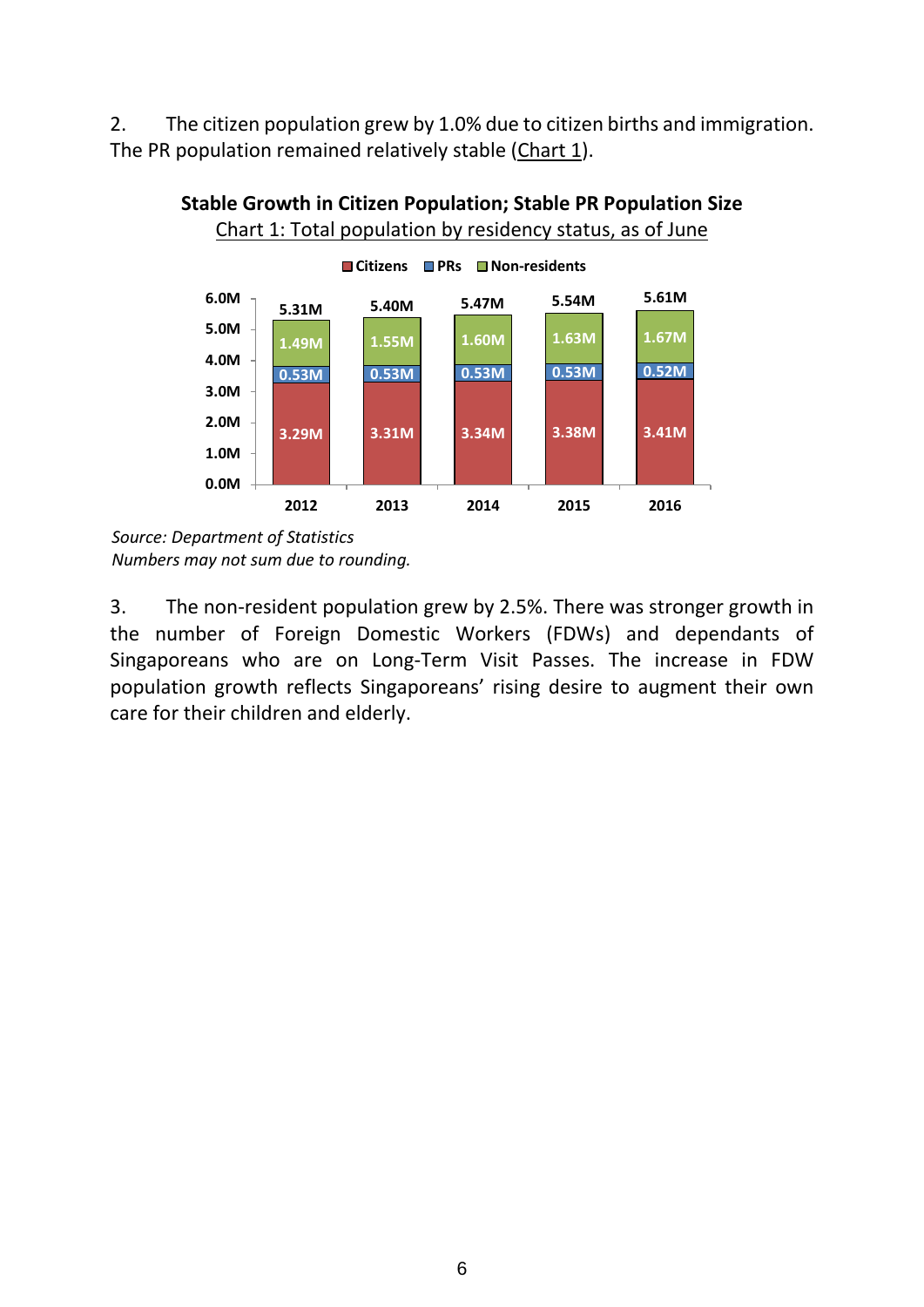4. Foreign employment growth remained low compared to the earlier part of the decade. Foreign workforce growth will continue to be moderated to supplement our local workforce in a sustainable manner. To stay competitive in a tight labour market, businesses will need to re-design jobs and restructure to become more manpower-lean and productive (Chart 2).



# **Foreign Employment Growth Remained Low Compared to Earlier Part**

5. The total population grew by 1.3% from June 2015 to June 2016. Overall, total population growth rates remained relatively stable and low across the last three years (Chart 3).



**Total Population Growth Rates Remain Stable and Low**

*Source: Ministry of Manpower*

 $\overline{a}$ <sup>4</sup> The figures refer to foreigners employed at any time in the month, in line with internationally accepted statistical definition of employment. Foreign domestic workers are excluded in the figures.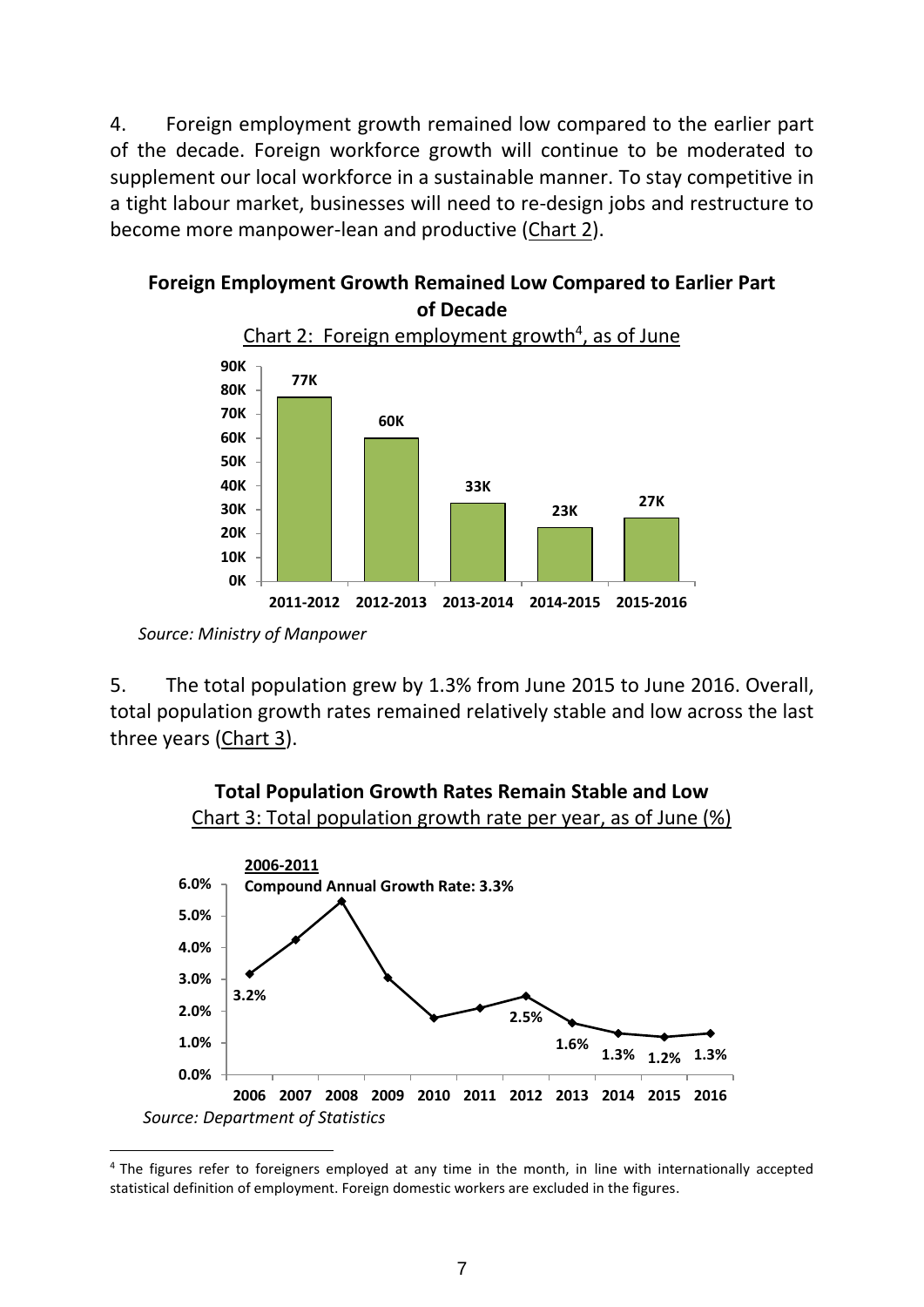### **AGEING**

6. With increasing life expectancy and low fertility rates, our citizen population is ageing quickly. There has been a significant increase in the number of citizens aged 65 years<sup>5</sup> and above in the past decade, with more of our 'postwar baby boomers<sup>6</sup>' entering their silver years (Chart 4a). Between 2015 and 2016, the proportion of citizens aged 65 years and above increased from 13.1% to 13.7%. The median age of the citizen population rose from 40.7 years to 41.0 years in the same period (Chart 4b).



**A More Aged Citizen Population**

Chart 4b: Median age and proportion of citizens aged 65 years and above



Median age of citizens (years) % of citizens aged 65 years and above



*Source: Department of Statistics*

<sup>&</sup>lt;sup>5</sup> The benchmark of 65 years is used to align with international statistical norms.

 $6$  Post-war baby boomers are defined as those born from 1947 to 1965.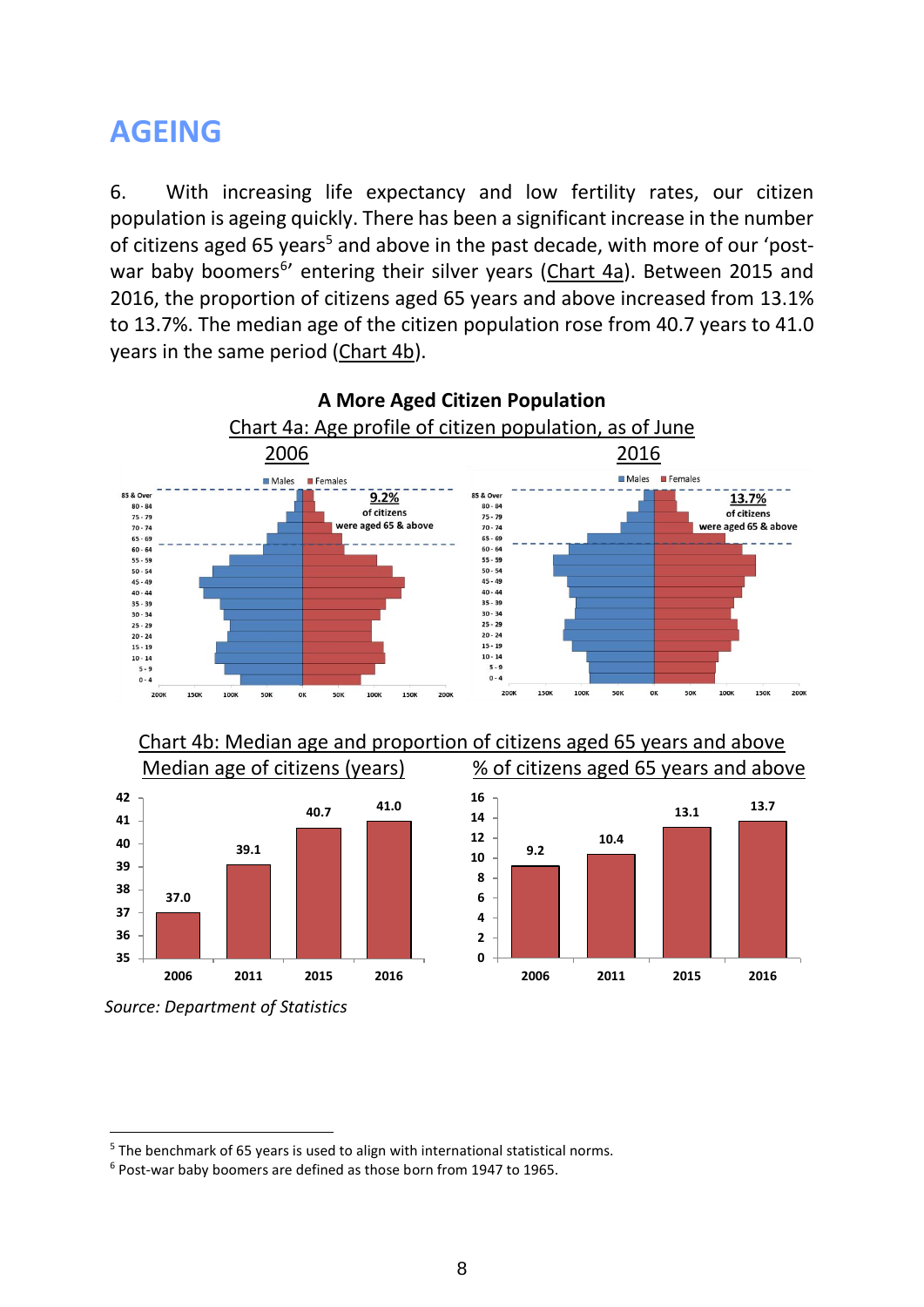#### **Fewer Working-Age Citizens to Each Citizen Aged 65 and Above Going Forward**

With an ageing population, the number of citizens in the working-age band of 20-64 years will decline going forward. At the same time, the number of citizens aged 65 and above will nearly double between now and 2030 (Chart 5a). This means that there will be fewer working-age citizens to each citizen aged 65 years and over. This ratio is 4.7 in 2016, and will halve to 2.3 in 2030 (Chart 5b). This trend can only be alleviated over the longer term with more citizen births and immigration.



*Source: Department of Statistics* 

*Note: Projections assume current birth rates and immigration rates.*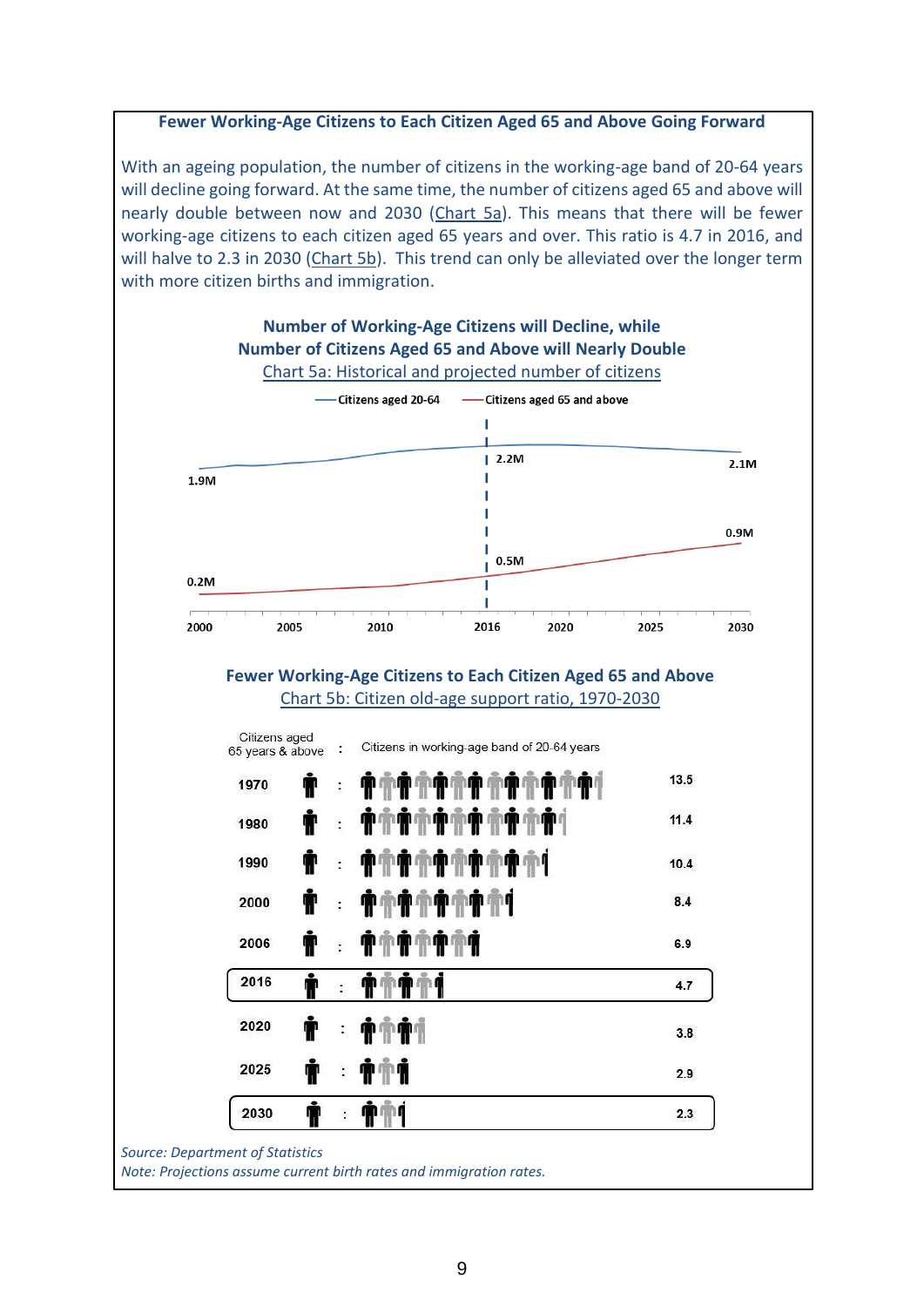# **MARRIAGE & PARENTHOOD**

7. The number of citizen marriages in the last two years was the highest in more than a decade. There were 23,805 citizen marriages<sup>7</sup> in 2015, significantly above this decade's average of about 21,900 citizen marriages (Chart 6). The median age at first marriage remained stable in the last two years, at 30.1 years for citizen males and 27.9 years for citizen females.



# **More Citizen Marriages in the Last Two Years**

8. More than a third of citizen marriages last year involved transnational couples, and 2 in 10 citizen marriages were inter-ethnic (Chart 7).

*Source: Department of Statistics*

<sup>&</sup>lt;sup>7</sup> Citizen marriages refer to marriages involving at least one citizen.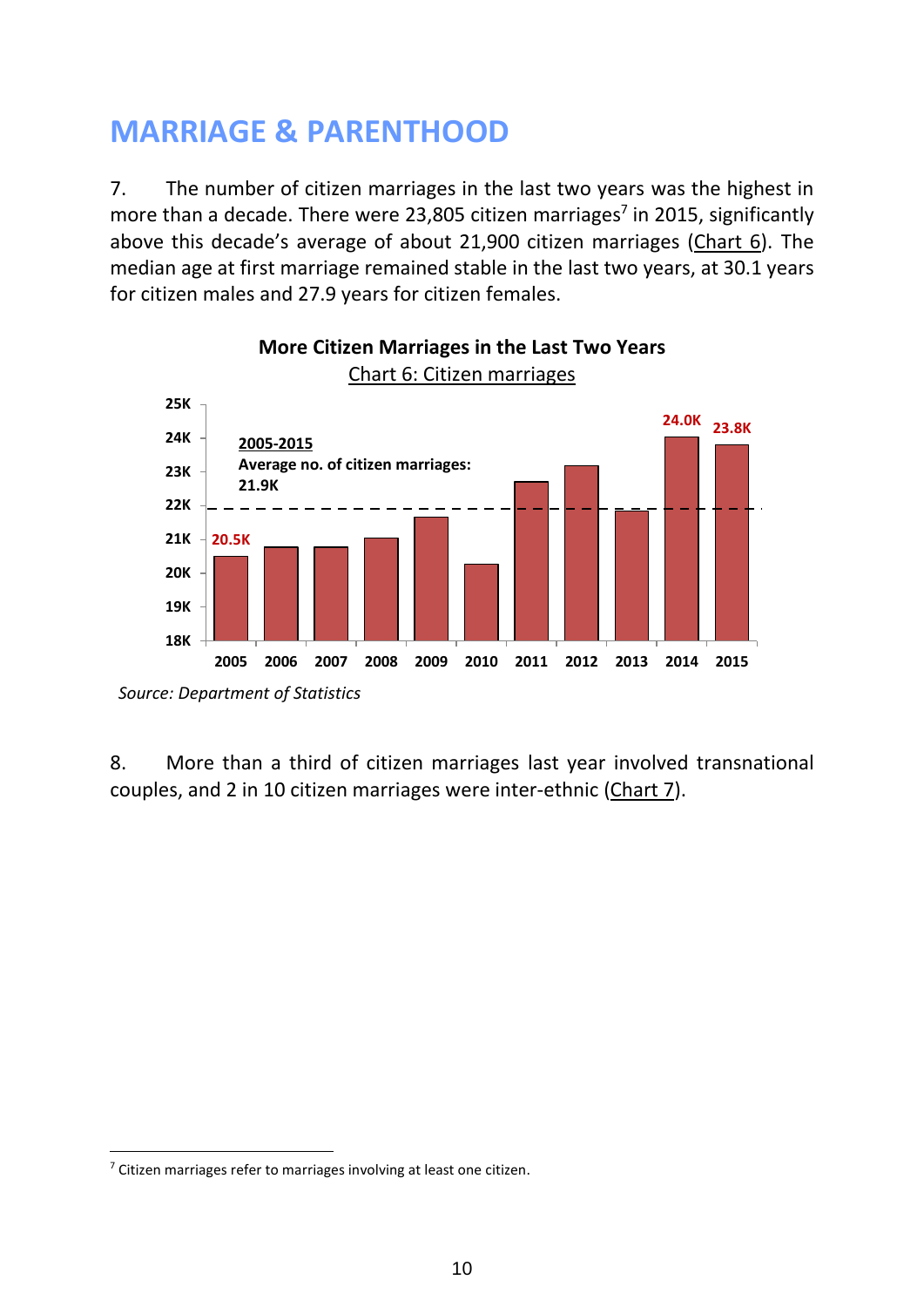#### **Significant Proportion of Transnational Marriages; Stable Proportion of Inter-Ethnic Marriages**





9. The number of citizen births $<sup>8</sup>$  increased for the second consecutive year</sup> since 2014, to 33,725 citizen births last year. This was the highest in more than a decade, higher than in 2012 (Dragon year) (Chart 8). The median age of citizen mothers at first birth remained at 30.3 years in the last two years.



*Note: 2000 and 2012 were Years of the Dragon (Chinese Zodiac) Source: Immigration & Checkpoints Authority* 

*Source: Department of Statistics* 

<sup>&</sup>lt;sup>8</sup> Citizen births refer to babies born to at least one citizen parent.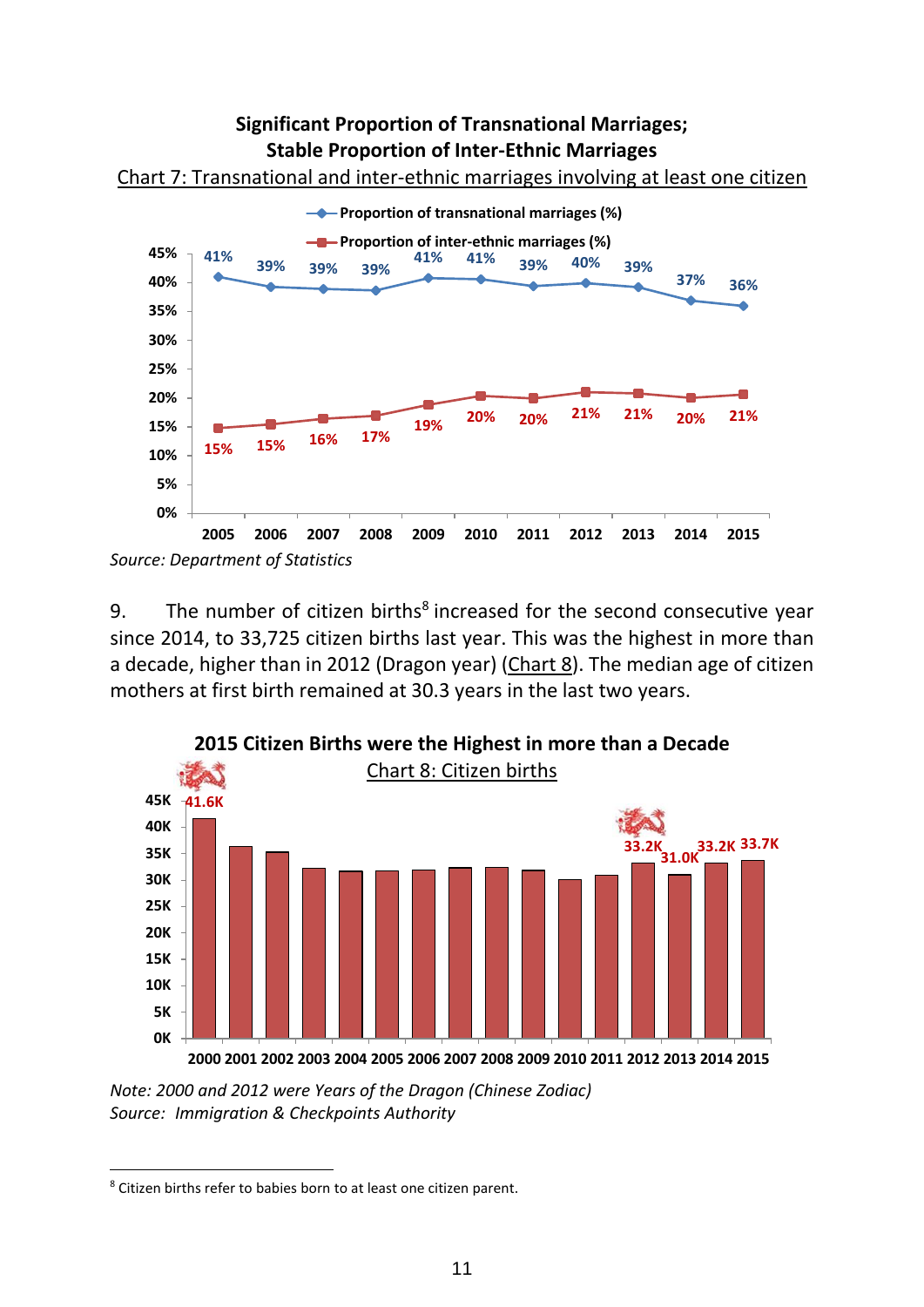10. Resident total fertility rate (TFR)<sup>9</sup> remained relatively stable at 1.24 in 2015, with slight improvements in the TFR for Malays and Indians (Chart 9).



*Note: 2012 was the Year of the Dragon (Chinese Zodiac)*

*Source: Department of Statistics*

<sup>&</sup>lt;sup>9</sup> Total fertility rate refers to the average number of children that would be born per female, if all females live through their childbearing years of 15-49 and bear children according to a given set of age-specific fertility rates.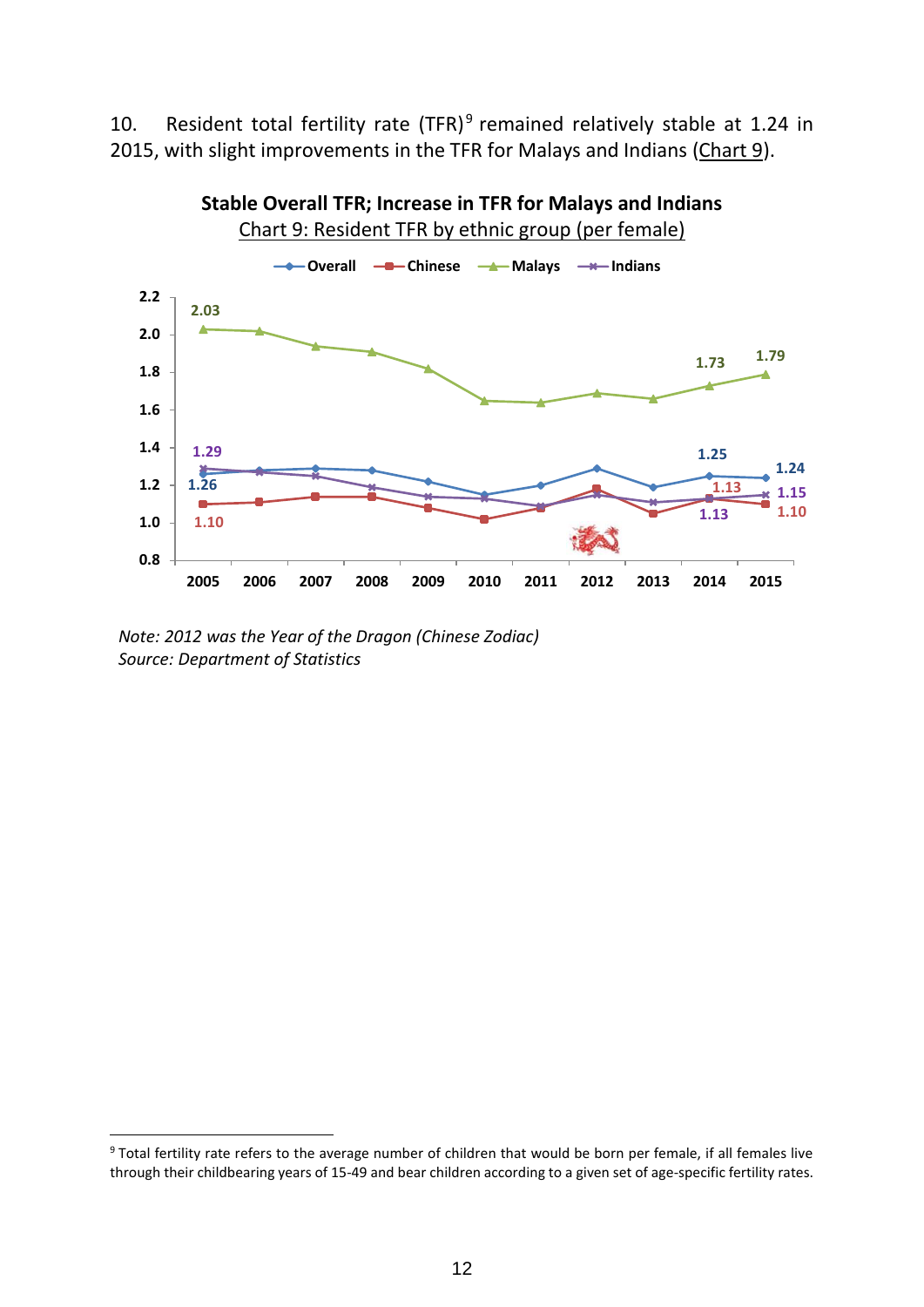#### **Increasing Number of Citizens Entering Marriage & Parenthood Ages**

Over the next few years, we will see larger cohorts of citizens approaching the peak marriage and parenthood ages. Many of them are children of our post-war baby boomers (Chart 10). Like the generations before them, the aspirations to start a family are strong among these Singaporeans. We will continue to support their aspirations, by ensuring that Singapore remains a Great Place for Families.

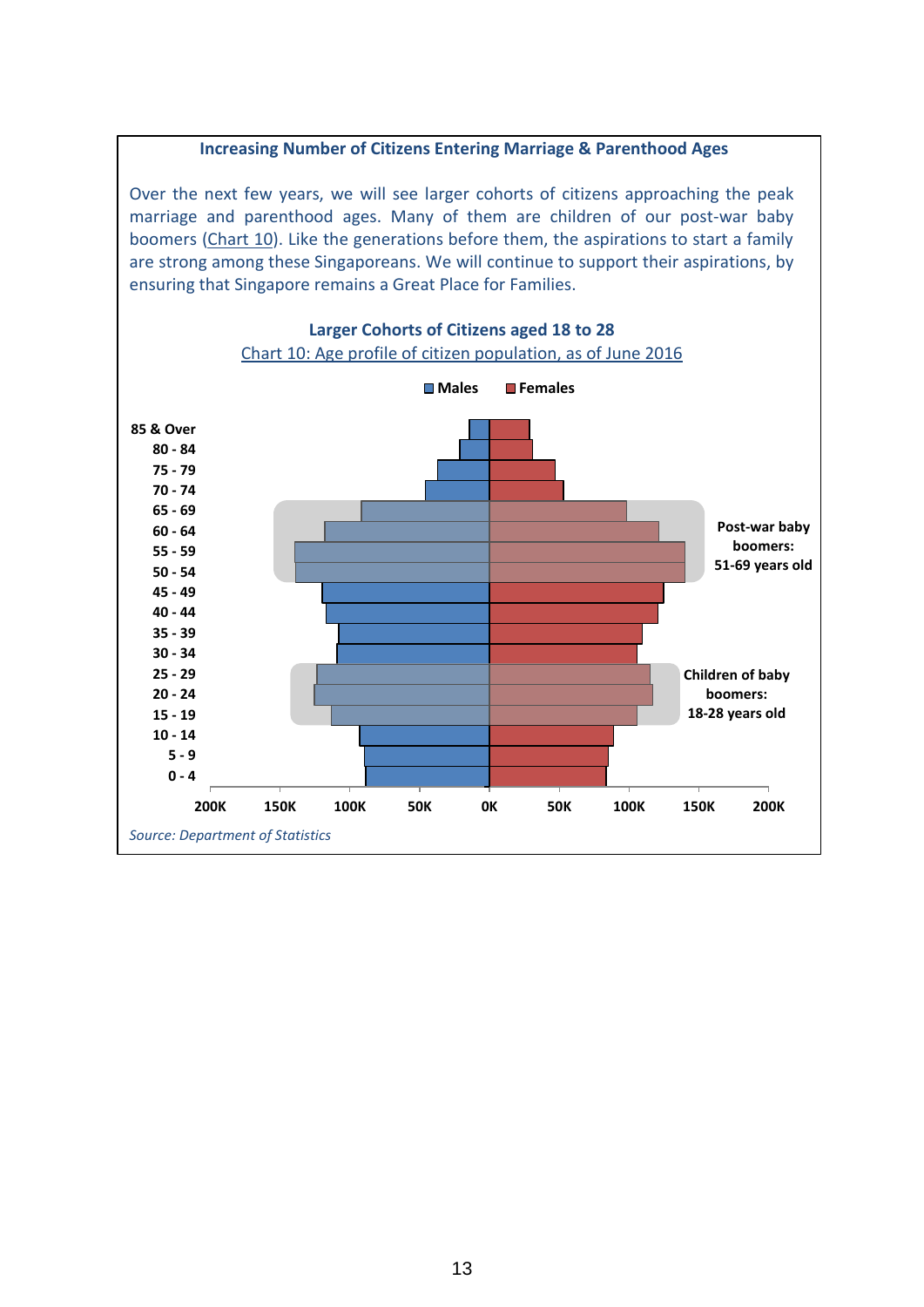# **IMMIGRATION & CITIZENS BY DESCENT**

11. Immigration helps to mitigate the shrinking size and ageing profile of our citizen population. We will continue to grant between 15,000 and 25,000 new citizenships each year. These new citizens have family ties with Singaporeans or have either studied, worked or lived here for a period of time.

12. Permanent residence is an intermediate step through which suitable foreigners and spouses take up citizenship in Singapore. Since the tightening of the immigration framework in late 2009, we have accepted about 30,000 new PRs a year. This keeps the PR population stable and ensures a pool of suitable candidates who are familiar and committed to Singapore, and for whom we may consider granting citizenship. The majority of our PRs are in the prime working ages of 25-49 years (Chart 11).





*Source: Department of Statistics*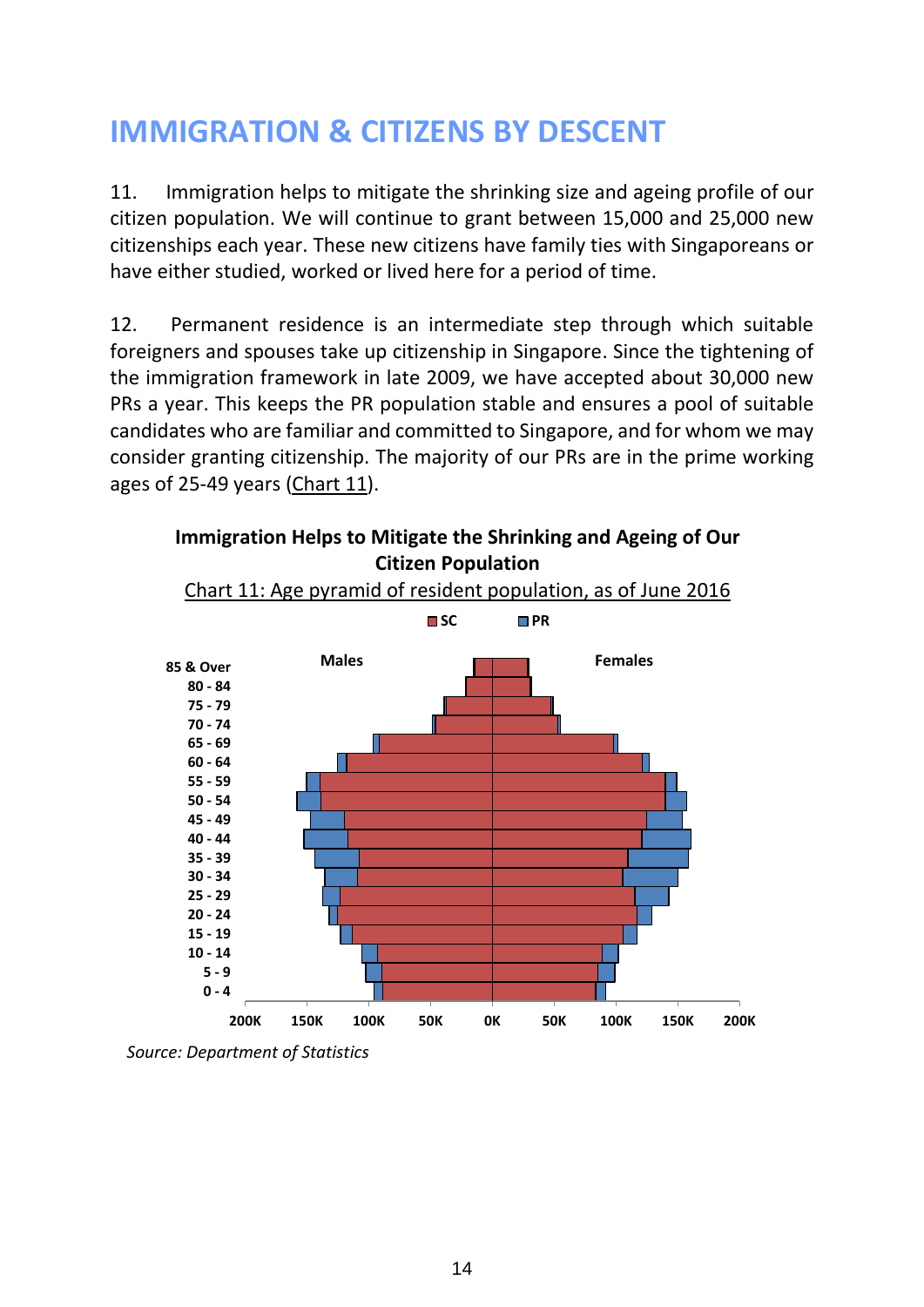13. Besides immigration, citizenships are also granted to children born overseas to Singaporean parents. Last year, such children made up just under 1,600 or about 8% of the new Singapore Citizens (SCs) granted.

14. Overall, the number of new SCs and PRs added to our population has remained stable over the last few years (Chart 12).



*\*This is part of the total number of SCs granted each year. It refers to SCs granted to children born overseas to Singaporean parents. Source: Immigration & Checkpoints Authority*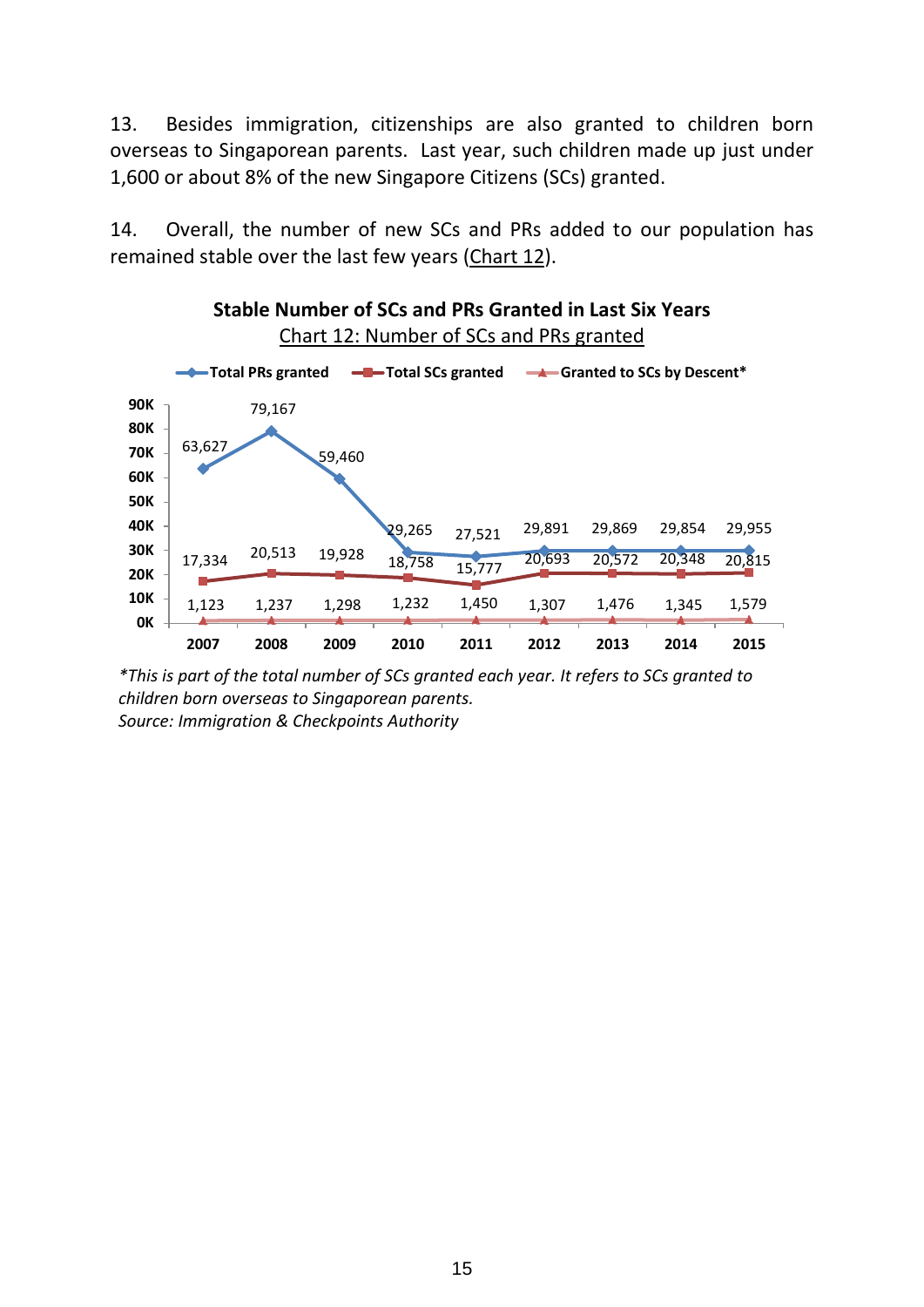# **ANNEX**

### **Detailed Statistical Tables**

|               | 2006    | 2011    | 2015    | 2016    |
|---------------|---------|---------|---------|---------|
| Citizens      | 3,107.9 | 3,257.2 | 3,375.0 | 3,408.9 |
| <b>PRs</b>    | 418.0   | 532.0   | 527.7   | 524.6   |
| Residents     | 3,525.9 | 3,789.3 | 3,902.7 | 3,933.6 |
| Non-residents | 875.5   | 1,394.4 | 1,632.3 | 1,673.7 |
| Total         | 4,401.4 | 5,183.7 | 5,535.0 | 5,607.3 |

#### **Table 1: Total population, as of June ('000)**

*Source: Department of Statistics*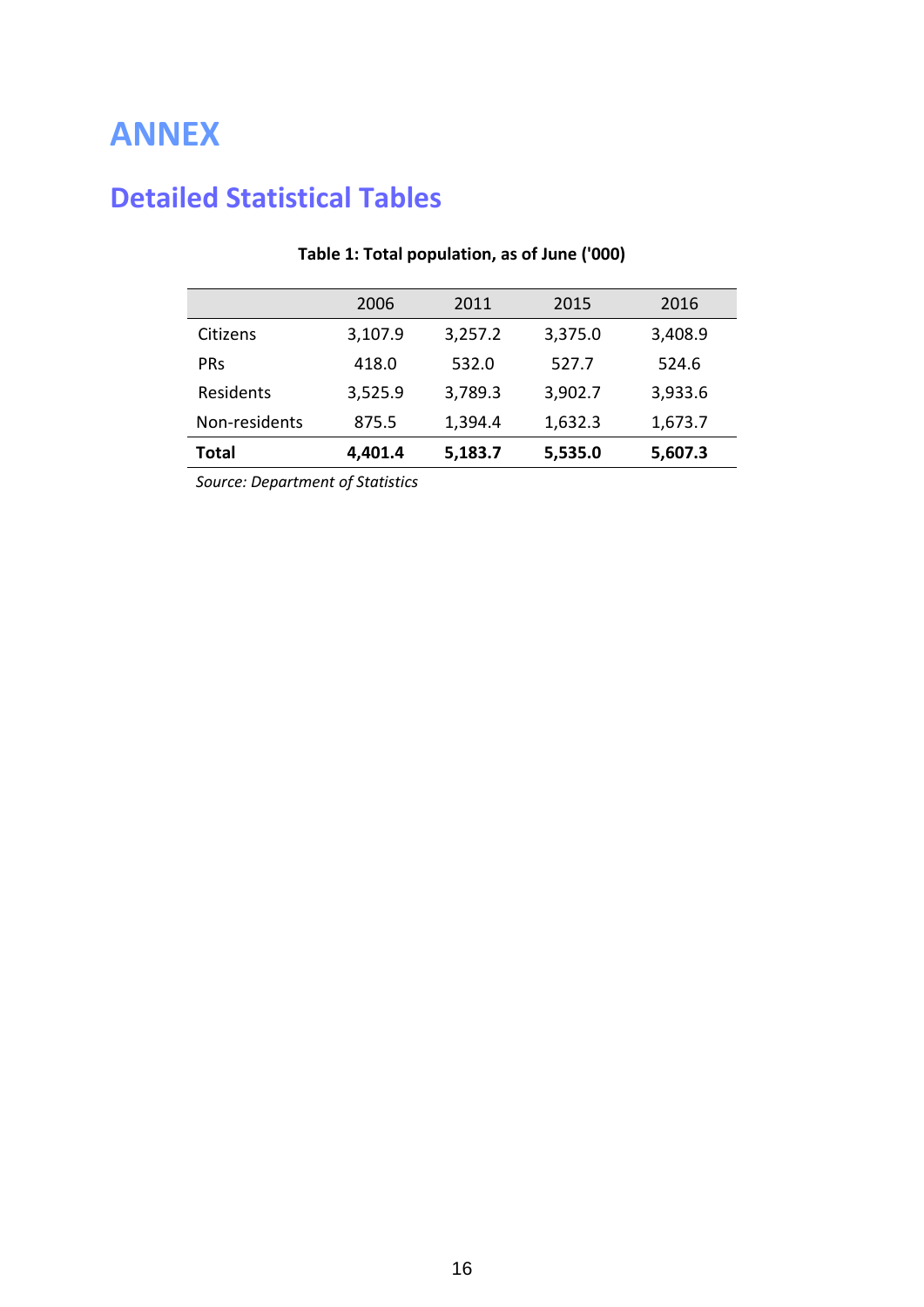| Age              |         | Total   |         |         | Chinese |         |         | Malays        |         |         | Indians |         |         | Others |         |
|------------------|---------|---------|---------|---------|---------|---------|---------|---------------|---------|---------|---------|---------|---------|--------|---------|
| Group<br>(Years) | Persons | Males   | Females | Persons | Males   | Females | Persons | Males         | Females | Persons | Males   | Females | Persons | Males  | Females |
|                  |         |         |         |         |         |         |         | Number ('000) |         |         |         |         |         |        |         |
| Total            | 3,408.9 | 1,693.7 | 1,715.2 | 2,595.8 | 1,285.0 | 1,310.8 | 510.2   | 256.9         | 253.3   | 253.3   | 127.8   | 125.5   | 49.7    | 24.1   | 25.6    |
| $0 - 4$          | 172.3   | 88.7    | 83.6    | 121.5   | 62.7    | 58.8    | 32.9    | 16.9          | 16.0    | 12.7    | 6.5     | 6.2     | 5.3     | 2.6    | 2.7     |
| $5 - 9$          | 174.8   | 89.6    | 85.1    | 124.0   | 63.7    | 60.3    | 31.3    | 16.1          | 15.2    | 14.4    | 7.3     | 7.1     | 5.1     | 2.5    | 2.5     |
| $10 - 14$        | 181.7   | 93.1    | 88.7    | 126.4   | 64.9    | 61.5    | 34.8    | 17.9          | 16.9    | 16.4    | 8.2     | 8.2     | 4.1     | 2.1    | 2.1     |
| $15 - 19$        | 219.2   | 113.3   | 105.9   | 154.2   | 79.8    | 74.4    | 42.3    | 22.0          | 20.4    | 18.5    | 9.4     | 9.1     | 4.2     | 2.1    | 2.1     |
| $20 - 24$        | 242.4   | 125.3   | 117.1   | 171.5   | 88.9    | 82.6    | 47.5    | 24.4          | 23.0    | 19.9    | 10.2    | 9.8     | 3.5     | 1.8    | 1.7     |
| $25 - 29$        | 238.5   | 123.4   | 115.1   | 170.5   | 88.5    | 82.0    | 45.6    | 23.4          | 22.3    | 19.1    | 9.8     | 9.4     | 3.3     | 1.7    | 1.5     |
| $30 - 34$        | 214.8   | 109.2   | 105.6   | 157.8   | 80.3    | 77.6    | 37.4    | 19.2          | 18.2    | 16.7    | 8.5     | 8.2     | 2.9     | 1.3    | 1.6     |
| $35 - 39$        | 217.5   | 107.9   | 109.6   | 170.8   | 84.5    | 86.3    | 28.3    | 14.4          | 13.9    | 15.6    | 7.8     | 7.8     | 2.7     | 1.2    | 1.5     |
| $40 - 44$        | 237.7   | 116.8   | 120.8   | 188.3   | 91.8    | 96.5    | 29.1    | 14.7          | 14.4    | 17.2    | 8.9     | 8.3     | 3.1     | 1.4    | 1.7     |
| 45 - 49          | 244.5   | 119.8   | 124.7   | 188.6   | 91.6    | 97.0    | 33.3    | 16.4          | 16.8    | 19.4    | 10.3    | 9.1     | 3.2     | 1.4    | 1.8     |
| $50 - 54$        | 278.6   | 138.7   | 139.9   | 211.6   | 105.0   | 106.6   | 42.2    | 21.0          | 21.1    | 21.7    | 11.1    | 10.6    | 3.1     | 1.5    | 1.6     |
| $55 - 59$        | 279.4   | 139.3   | 140.1   | 219.1   | 108.9   | 110.1   | 37.4    | 18.7          | 18.7    | 20.2    | 10.3    | 9.8     | 2.8     | 1.3    | 1.4     |
| $60 - 64$        | 239.1   | 118.0   | 121.2   | 194.4   | 96.0    | 98.3    | 27.3    | 13.4          | 14.0    | 15.4    | 7.5     | 7.8     | 2.1     | 1.0    | 1.0     |
| $65 - 69$        | 189.9   | 91.8    | 98.2    | 158.6   | 76.9    | 81.7    | 18.2    | 8.6           | 9.6     | 11.5    | 5.4     | 6.1     | 1.7     | 0.9    | 0.8     |
| $70 - 74$        | 98.9    | 46.0    | 52.9    | 85.2    | 39.8    | 45.4    | 8.0     | 3.6           | 4.4     | 5.0     | 2.2     | 2.8     | 0.7     | 0.3    | 0.4     |
| $75 - 79$        | 84.5    | 37.3    | 47.2    | 72.7    | 32.2    | 40.5    | 6.8     | 3.1           | 3.7     | 4.2     | 1.7     | 2.5     | 0.8     | 0.3    | 0.4     |
| $80 - 84$        | 52.0    | 21.2    | 30.8    | 43.6    | 17.7    | 25.9    | 4.9     | 2.0           | 2.9     | 2.9     | 1.3     | 1.6     | 0.6     | 0.2    | 0.3     |
| 85 &<br>Over     | 43.0    | 14.4    | 28.7    | 37.0    | 11.6    | 25.5    | 3.0     | 1.3           | 1.7     | 2.4     | 1.3     | 1.1     | 0.6     | 0.2    | 0.4     |

#### **Table 2: Singapore citizens by age group, ethnic group and gender, June 2016**

*Source: Department of Statistics*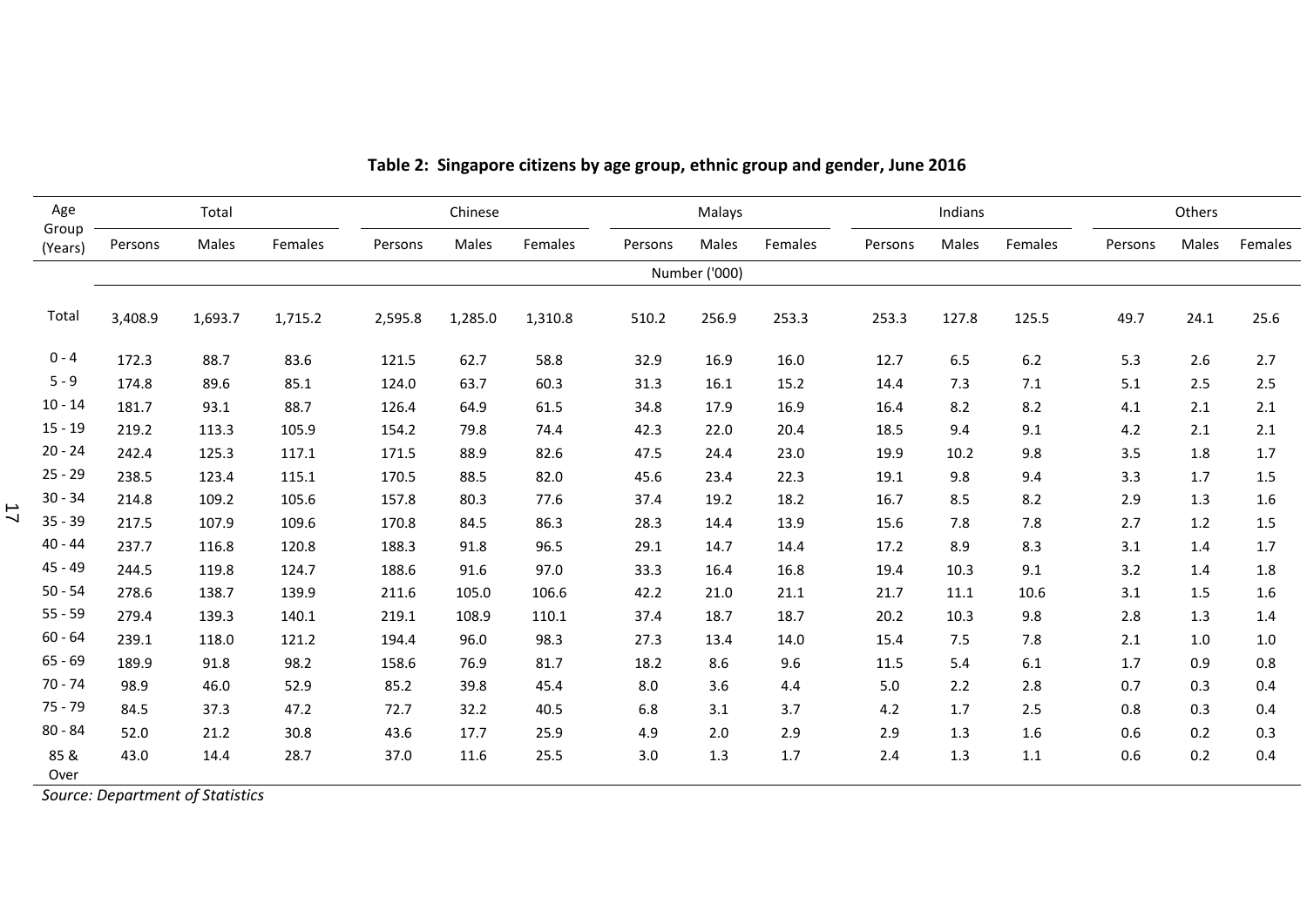|         | 2006 | 2011 | 2015 | 2016    |
|---------|------|------|------|---------|
| Chinese | 76.4 | 76.2 | 76.2 | 76.1    |
| Malay   | 15.2 | 15.1 | 15.0 | 15.0    |
| Indian  | 7.3  | 7.4  | 7.4  | 7.4     |
| Others  | 1.1  | 1.4  | 1.4  | $1.5\,$ |

#### **Table 3: Ethnic mix of citizen population, as of June (%)**

*Source: Department of Statistics* 

#### **Table 4: Overseas Singaporean population size<sup>10</sup>, as of June**

| Year | Number of<br>Overseas<br>Singaporeans |  |  |  |  |  |
|------|---------------------------------------|--|--|--|--|--|
| 2004 | 157,800                               |  |  |  |  |  |
| 2005 | 163,000                               |  |  |  |  |  |
| 2006 | 168,200                               |  |  |  |  |  |
| 2007 | 172,000                               |  |  |  |  |  |
| 2008 | 181,900                               |  |  |  |  |  |
| 2009 | 180,700                               |  |  |  |  |  |
| 2010 | 184,400                               |  |  |  |  |  |
| 2011 | 192,200                               |  |  |  |  |  |
| 2012 | 200,000                               |  |  |  |  |  |
| 2013 | 207,000                               |  |  |  |  |  |
| 2014 | 212,200                               |  |  |  |  |  |
| 2015 | 212,500                               |  |  |  |  |  |
| 2016 | 213,400                               |  |  |  |  |  |

*Source: Department of Statistics*

#### **Table 5: Old-age support ratio, as of June (persons aged 20-64 years per person aged 65 years & above)**

|           | 2006 | 2011 | 2015 | 2016 |
|-----------|------|------|------|------|
| Residents | 7.8  | 7.2  | 5.7  | 5.4  |
| Citizens  | 6.9  | 6.3  | 4.9  | 4.7  |

*Source: Department of Statistics*

l

<sup>&</sup>lt;sup>10</sup> Defined as Singapore citizens with a registered foreign address or who are away for a cumulative period of at least six months in the past 12 months prior to the reference date (i.e. June each year). This would include frequent travellers who have their usual residence (venue of residence for a period of at least 12 months) in Singapore but travel overseas for the greater part of the reference period.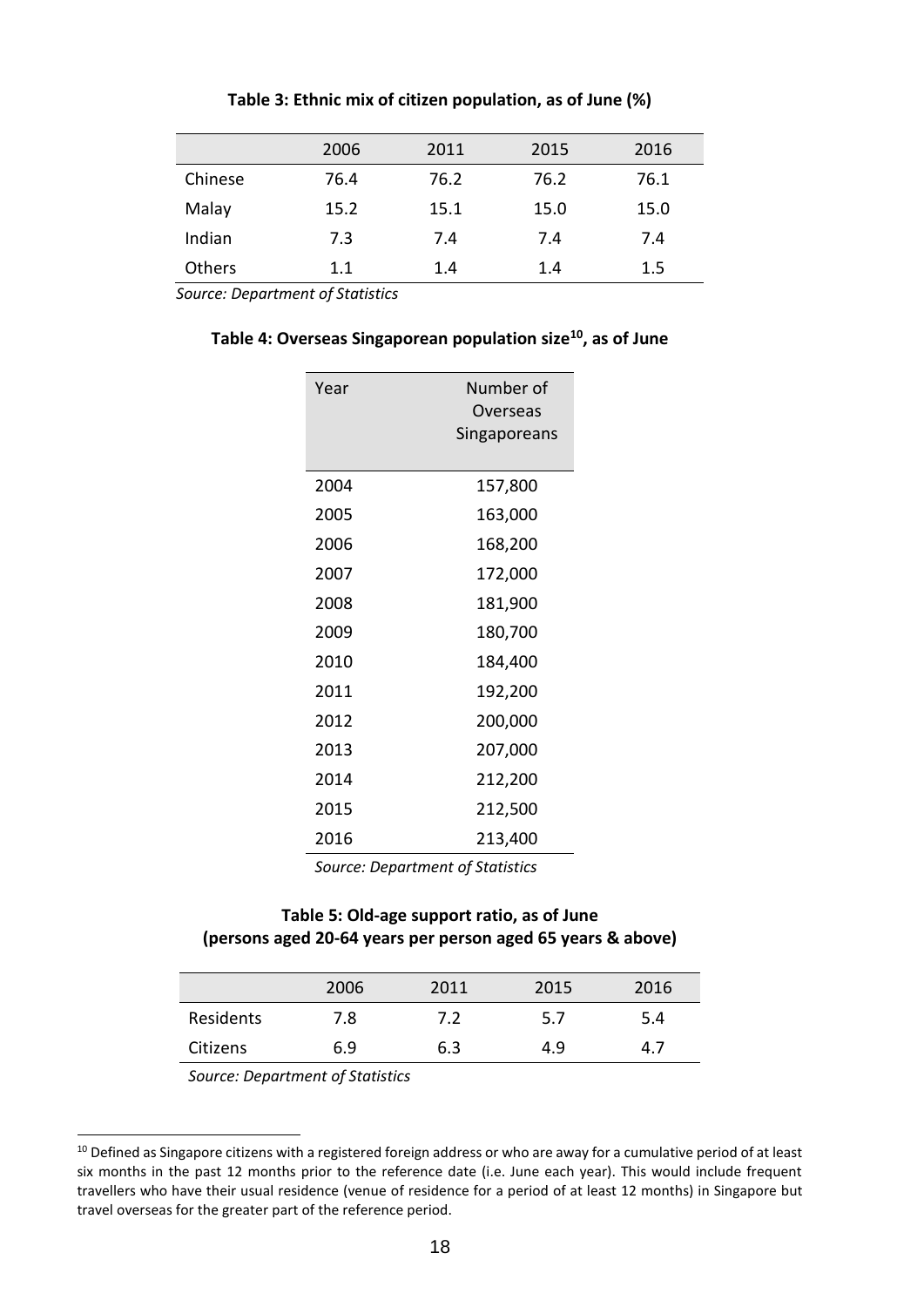#### **Table 6: Median age, as of June (years)**

|           | 2006 | 2011 | 2015 | 2016 |
|-----------|------|------|------|------|
| Residents | 36.1 | 38.0 | 39.6 | 40.0 |
| Citizens  | 37.0 | 39.1 | 40.7 | 41.0 |

*Source: Department of Statistics*

#### **Table 7: Proportion of singles among citizen males / females aged 20-49 years by age group, as of June<sup>11</sup> (%)**

|                                                              | 2005 | 2010 | 2014 | 2015 |  |  |  |  |  |
|--------------------------------------------------------------|------|------|------|------|--|--|--|--|--|
| Proportion of singles among citizen males by age group (%)   |      |      |      |      |  |  |  |  |  |
| $20-24$ years                                                | 96.2 | 97.8 | 98.9 | 98.7 |  |  |  |  |  |
| $25-29$ years                                                | 72.9 | 78.5 | 84.8 | 82.6 |  |  |  |  |  |
| 30-34 years                                                  | 37.4 | 43.1 | 44.8 | 43.4 |  |  |  |  |  |
| 35-39 years                                                  | 22.2 | 23.9 | 26.7 | 25.1 |  |  |  |  |  |
| 40-44 years                                                  | 16.8 | 17.2 | 17.9 | 18.2 |  |  |  |  |  |
| 45-49 years                                                  | 13.6 | 14.3 | 14.5 | 14.2 |  |  |  |  |  |
|                                                              |      |      |      |      |  |  |  |  |  |
| Proportion of singles among citizen females by age group (%) |      |      |      |      |  |  |  |  |  |
| $20-24$ years                                                | 89.3 | 93.6 | 96.7 | 96.0 |  |  |  |  |  |
| $25-29$ years                                                | 53.5 | 62.0 | 73.3 | 69.0 |  |  |  |  |  |
| 30-34 years                                                  | 26.3 | 30.6 | 32.7 | 31.4 |  |  |  |  |  |
| 35-39 years                                                  | 17.2 | 20.0 | 23.1 | 21.5 |  |  |  |  |  |
| 40-44 years                                                  | 15.3 | 15.6 | 18.2 | 17.9 |  |  |  |  |  |
| 45-49 years                                                  | 13.6 | 13.6 | 15.5 | 16.1 |  |  |  |  |  |

*Source: Department of Statistics* 

<sup>&</sup>lt;sup>11</sup> Data on proportion of singles for selected years prior to 2015 were revised in Feb 2016 for consistency across different survey sources.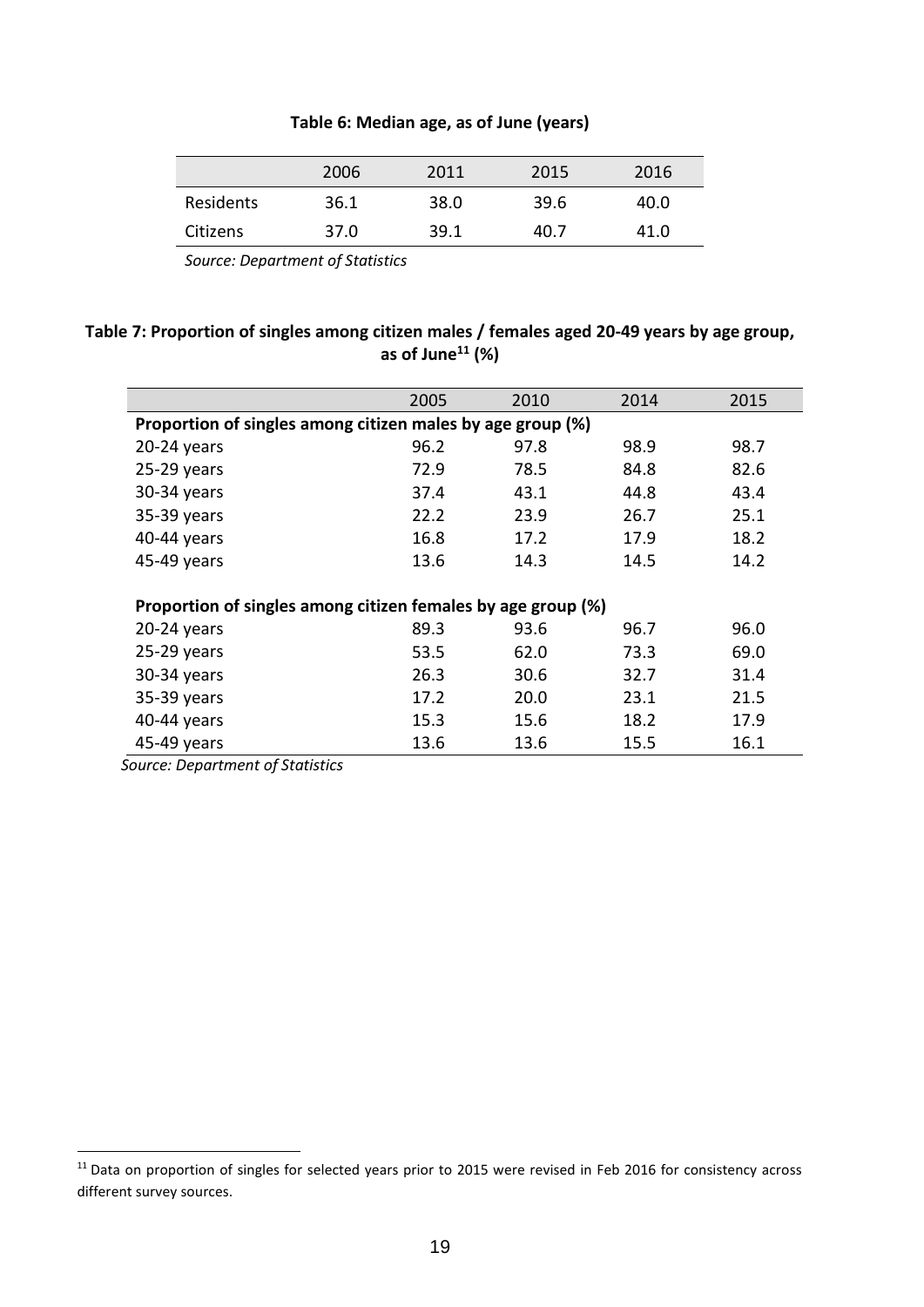| Age group (years) /                     |              | 2005    |              | 2010    | 2015         |         |
|-----------------------------------------|--------------|---------|--------------|---------|--------------|---------|
| <b>Highest qualification</b>            |              |         |              |         |              |         |
| attained                                | <b>Males</b> | Females | <b>Males</b> | Females | <b>Males</b> | Females |
| <b>Aged 30-39</b>                       | 29.5         | 21.4    | 32.9         | 24.9    | 34.1         | 26.3    |
| Below secondary                         | 35.0         | 14.4    | 36.7         | 15.0    | 38.9         | 16.3    |
| Secondary                               | 28.9         | 16.8    | 32.3         | 17.9    | 38.1         | 18.1    |
| Post-secondary<br>(Non-Tertiary)        | 27.7         | 19.1    | 33.0         | 22.5    | 31.3         | 22.9    |
| Diploma & Professional<br>Qualification | 27.5         | 25.2    | 33.0         | 26.2    | 34.6         | 26.4    |
| University                              | 28.2         | 30.0    | 31.9         | 30.2    | 32.9         | 29.9    |
| <b>Aged 40-49</b>                       | 15.2         | 14.5    | 15.6         | 14.5    | 16.2         | 17.0    |
| Below secondary                         | 21.0         | 10.0    | 21.3         | 10.1    | 24.0         | 11.7    |
| Secondary                               | 13.3         | 13.6    | 15.0         | 12.3    | 17.2         | 12.4    |
| Post-secondary<br>(Non-Tertiary)        | 11.0         | 17.3    | 14.8         | 15.4    | 15.8         | 17.3    |
| Diploma & Professional<br>Qualification | 9.9          | 22.6    | 12.1         | 18.7    | 13.6         | 17.1    |
| University                              | 9.8          | 26.3    | 11.4         | 23.1    | 13.5         | 23.7    |

**Table 8: Proportion of singles among citizens in selected age groups by gender and highest qualification attained, as of June12,13 (%)** 

*Source: Department of Statistics*

l

<sup>&</sup>lt;sup>12</sup> Data by highest qualification attained pertain to citizens who are not attending educational institutions as fulltime students. The data include those who are upgrading their qualifications through part-time courses while working.

<sup>&</sup>lt;sup>13</sup> Data on proportion of singles for selected years prior to 2015 were revised in Feb 2016 for consistency across different survey sources.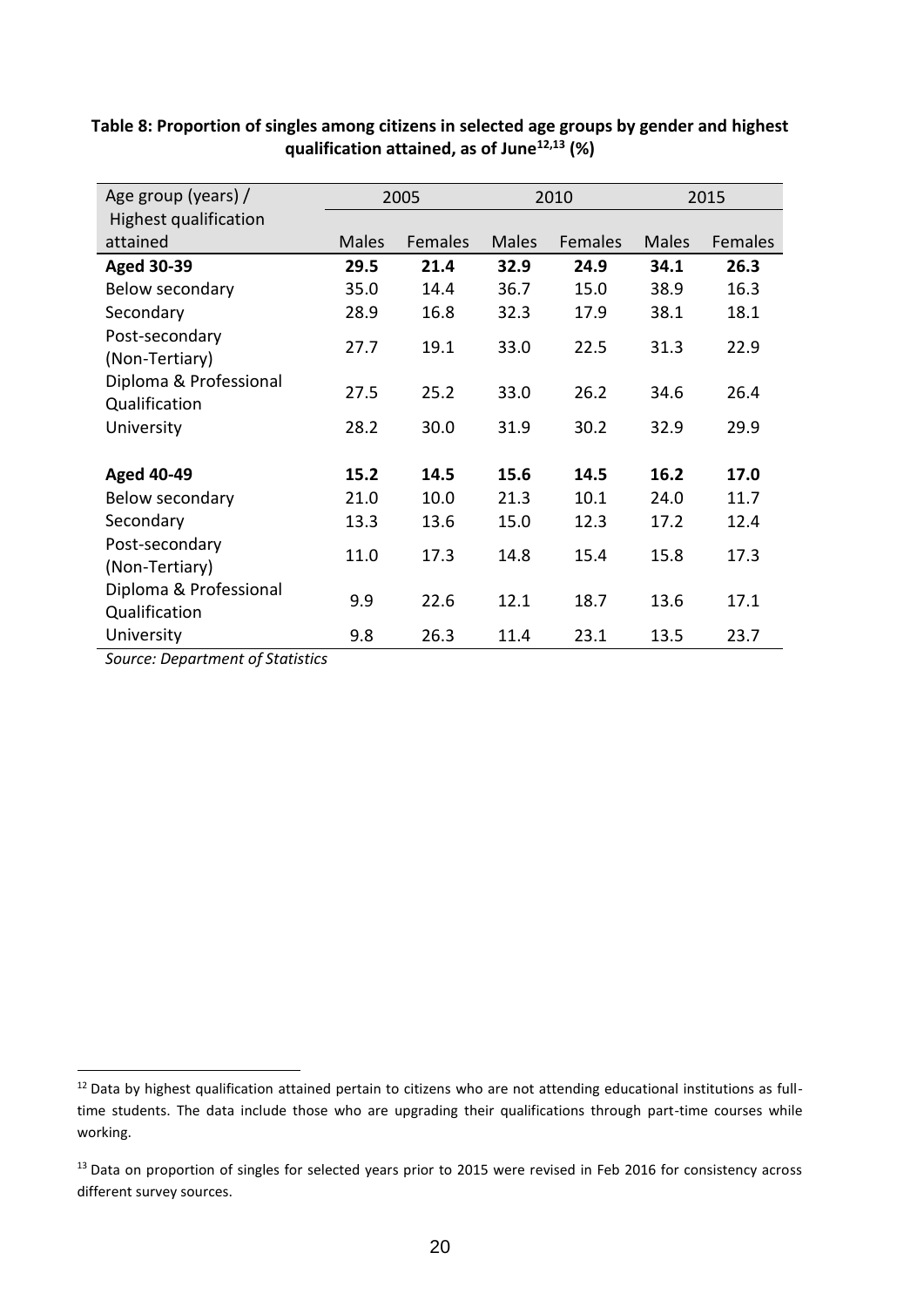| Grooms                           | <b>Brides</b> | 2005   | 2010   | 2014   | 2015   |
|----------------------------------|---------------|--------|--------|--------|--------|
| <b>Total number of marriages</b> |               | 22,992 | 24,363 | 28,407 | 28,322 |
| Citizen                          | Citizen       | 12,088 | 12,043 | 15,169 | 15,243 |
| Citizen                          | <b>PR</b>     | 998    | 1,372  | 1,467  | 1,428  |
| Citizen                          | Non-resident  | 5,611  | 4,963  | 5,126  | 4,828  |
| <b>PR</b>                        | Citizen       | 631    | 682    | 715    | 684    |
| Non-resident                     | Citizen       | 1,166  | 1,213  | 1,560  | 1,622  |
| <b>PR</b>                        | <b>PR</b>     | 521    | 854    | 591    | 603    |
| <b>PR</b>                        | Non-resident  | 909    | 1,082  | 956    | 941    |
| Non-resident                     | <b>PR</b>     | 430    | 660    | 654    | 671    |
| Non-resident                     | Non-resident  | 638    | 1,494  | 2,169  | 2,302  |

#### **Table 9: Number of marriages by residency status of grooms and brides**

*Source: Department of Statistics*

#### **Table 10: General marriage rates (per 1,000 unmarried males / females aged 15-49 years<sup>14</sup>)**

|                  |                | 2005 | 2010 | 2014 | 2015 |
|------------------|----------------|------|------|------|------|
| <b>Residents</b> | Males          | 43.8 | 39.3 | 44.4 | 44.2 |
|                  | <b>Females</b> | 39.0 | 35.3 | 40.8 | 41.1 |
|                  | <b>Males</b>   | 42.5 | 38.0 | 43.5 | 43.2 |
| <b>Citizens</b>  | Females        | 37.4 | 33.4 | 39.5 | 39.8 |

*Source: Department of Statistics*

l

<sup>&</sup>lt;sup>14</sup> In view of the rising proportion of marriages among persons aged 45-49 years, the data series on general marriage rate was revised in 2014 to cover the age group 15-49 years.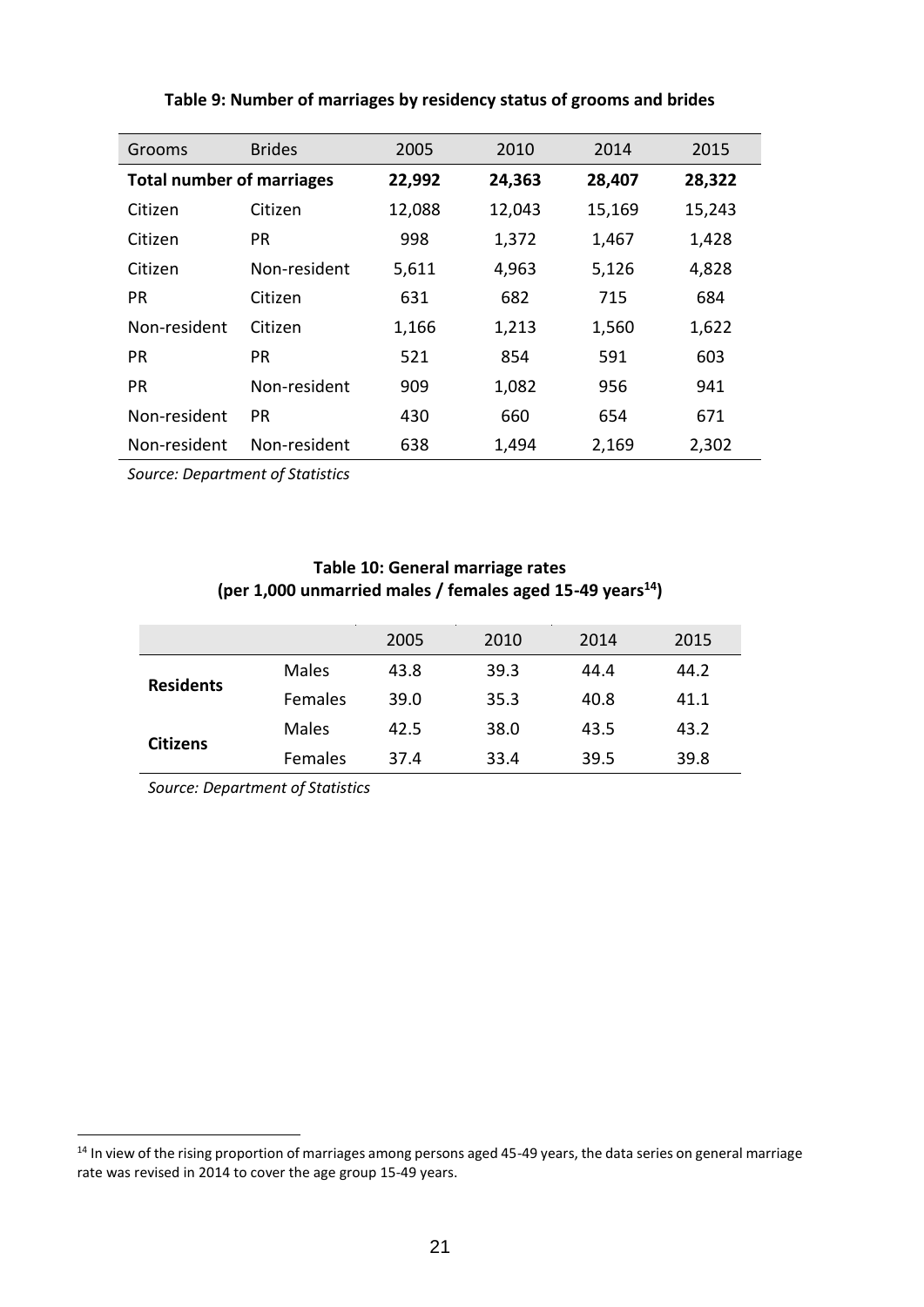|                  |                | 2005 | 2010 | 2014 | 2015 |
|------------------|----------------|------|------|------|------|
| <b>Residents</b> | <b>Males</b>   | 29.7 | 30.0 | 30.2 | 30.2 |
|                  | <b>Females</b> | 26.8 | 27.7 | 28.1 | 28.1 |
|                  | <b>Males</b>   | 29.7 | 30.0 | 30.1 | 30.1 |
| <b>Citizens</b>  | <b>Females</b> | 26.5 | 27.6 | 27.9 | 27.9 |
|                  | <b>Males</b>   | 30.0 | 30.4 | 31.1 | 31.1 |
| <b>PRs</b>       | Females        | 28.0 | 28.5 | 29.5 | 29.3 |

#### **Table 11: Median age at first marriage (years)**

*Source: Department of Statistics*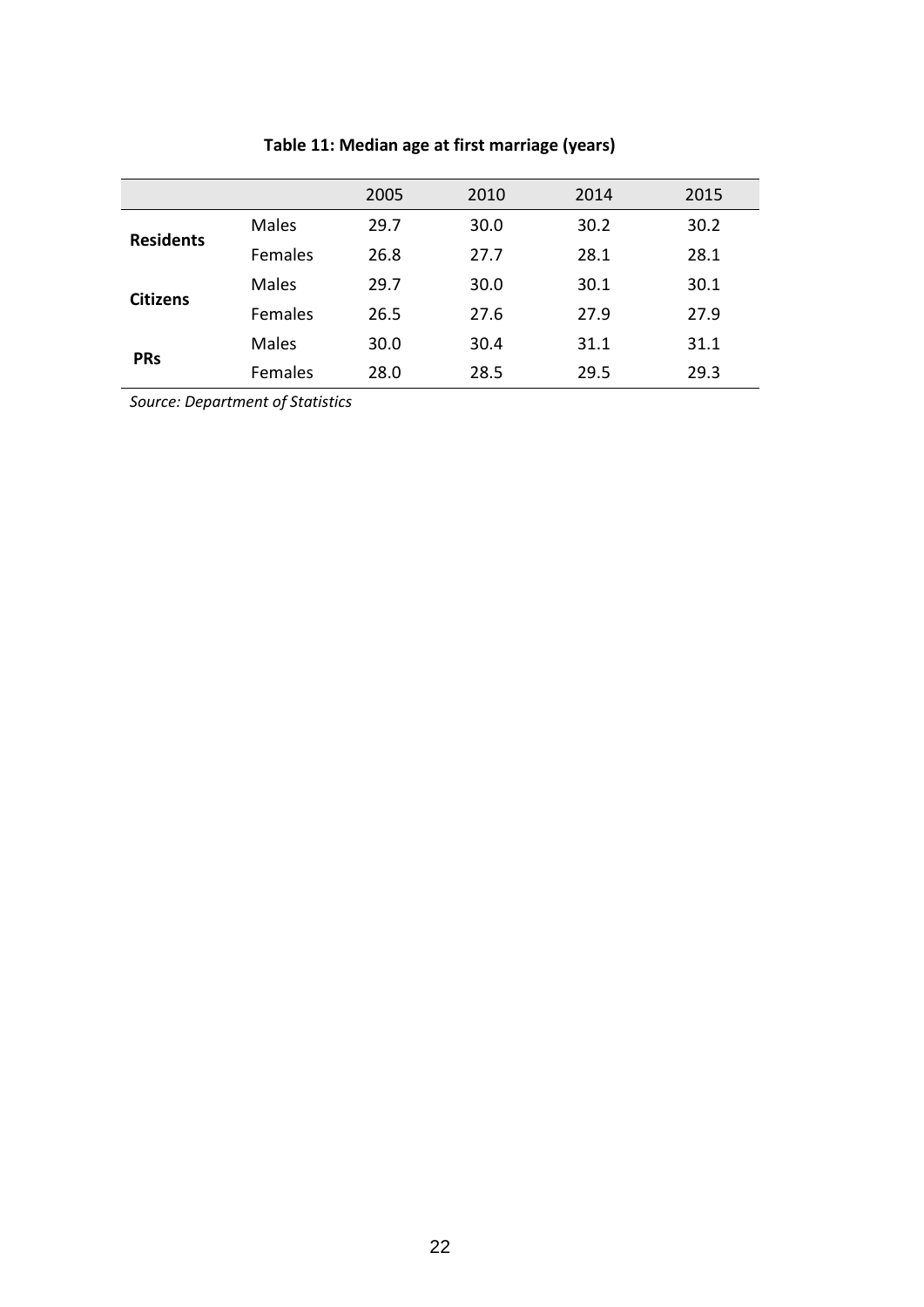|                    | 2005  | 2010  | 2014  | 2015  |
|--------------------|-------|-------|-------|-------|
| <b>Total</b>       | 8,406 | 8,230 | 8,868 | 8,562 |
| Non-citizen brides | 6,609 | 6,335 | 6,593 | 6,256 |
| Asia               | 6,433 | 6,078 | 6,414 | 6,069 |
| Non-Asia           | 176   | 257   | 179   | 187   |
| of which:          |       |       |       |       |
| Americas*          | 16    | 22    | 36    | 26    |
| Europe             | 32    | 47    | 51    | 70    |
| Oceania*           | 21    | 26    | 35    | 31    |
| Others             | 107   | 162   | 57    | 60    |
| Non-citizen grooms | 1,797 | 1,895 | 2,275 | 2,306 |
| Asia               | 1,216 | 1,227 | 1,542 | 1,491 |
| Non-Asia           | 581   | 668   | 733   | 815   |
| of which:          |       |       |       |       |
| Americas*          | 115   | 111   | 115   | 164   |
| Europe             | 281   | 337   | 374   | 404   |
| Oceania*           | 88    | 112   | 137   | 134   |
| Others             | 97    | 108   | 107   | 113   |

#### **Table 12: Origins of non-citizen spouses married to citizens**

*\*"Americas" consists of "United States of America" and "Canada". "Oceania" consists of "Australia", "New Zealand" and "Papua New Guinea".*

*Source: Department of Statistics*

#### **Table 13: Median age of mothers at first birth by residency status of mothers (years)**

|            | 2005 | 2010 | 2014 | 2015 |
|------------|------|------|------|------|
| Residents  | 29.3 | 30.1 | 30.7 | 30.7 |
| Citizens   | 29.2 | 29.8 | 30.3 | 30.3 |
| <b>PRs</b> | 29.7 | 30.6 | 31.5 | 31.8 |

*Source: Immigration & Checkpoints Authority*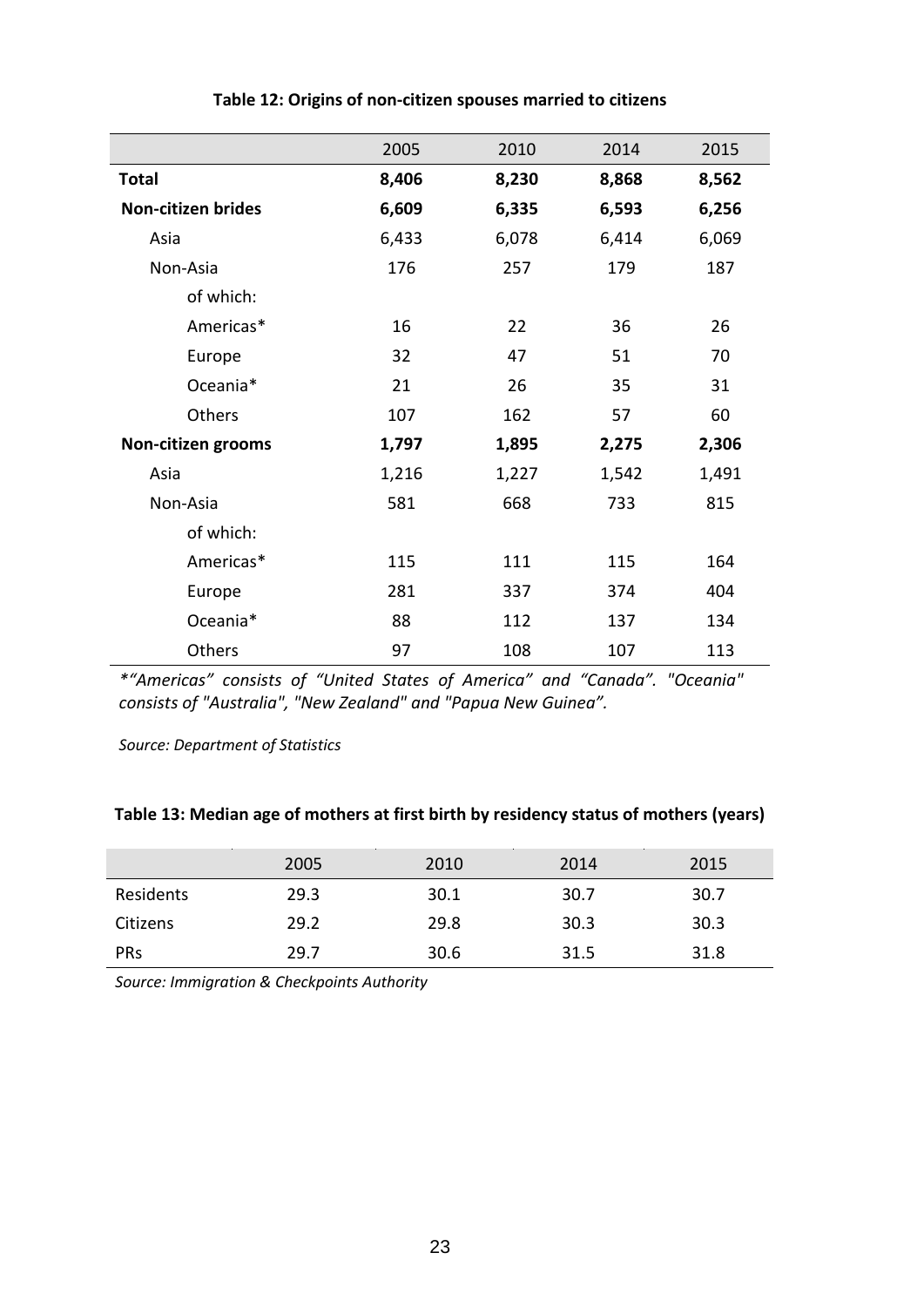|           | 2005  |       |           | 2010    | 2014    |        | 2015    |       |
|-----------|-------|-------|-----------|---------|---------|--------|---------|-------|
|           | 30-39 | 40-49 | $30 - 39$ | - 40-49 | $30-39$ | -40-49 | $30-39$ | 40-49 |
| Residents | 1.61  | 2.13  | 1.49      | 2.02    | 1.42    | 1.87   | 1.46    | 1.85  |
| Citizens  | 1.69  | 2.16  | 1.55      | 2.08    | 1.45    | 1.93   | 1.49    | 1.91  |

#### **Table 14: Average number of children born to ever-married females aged 30-49 years by residency status of females, as of June (per ever-married female)**

*Source: Department of Statistics*

#### **Table 15: Proportion of ever-married females aged 30-49 years who are childless by residency status of females, as of June (%)**

|           |           | 2005      |           | 2010      |           | 2014  |           | 2015  |
|-----------|-----------|-----------|-----------|-----------|-----------|-------|-----------|-------|
|           | $30 - 39$ | $40 - 49$ | $30 - 39$ | $40 - 49$ | $30 - 39$ | 40-49 | $30 - 39$ | 40-49 |
| Residents | 17.9      | 7.0       | 20.1      | 9.3       | 21.4      | 11.2  | 20.7      | 11.6  |
| Citizens  | 17.3      | 6.6       | 20.5      | 8.6       | 22.8      | 10.7  | 21.9      | 11.3  |

*Source: Department of Statistics*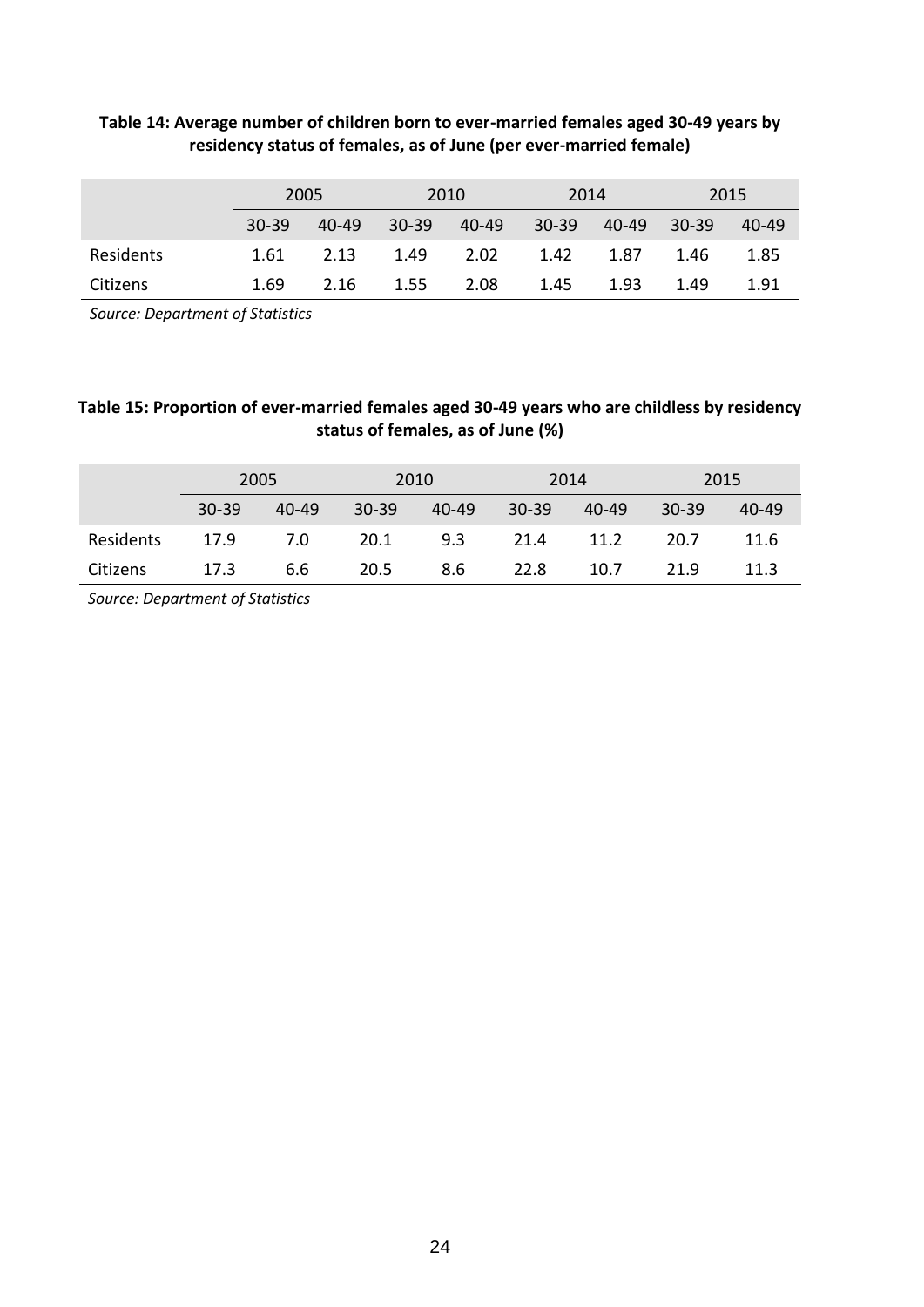| <b>Birth Order</b>     | 2005   | 2010   | 2014   | 2015   |
|------------------------|--------|--------|--------|--------|
| <b>Total births</b>    | 37,492 | 37,967 | 42,232 | 42,185 |
| <b>Resident births</b> | 35,528 | 35,129 | 37,967 | 37,861 |
| First                  | 16,002 | 16,710 | 17,970 | 17,915 |
| Second                 | 12,555 | 12,390 | 13,816 | 13,314 |
| Third                  | 4,936  | 4,299  | 4,482  | 4,731  |
| Fourth                 | 1,486  | 1,224  | 1,171  | 1,332  |
| Fifth & over           | 549    | 506    | 528    | 569    |
| <b>Citizen births</b>  | 31,706 | 30,131 | 33,193 | 33,725 |
| First                  | 14,242 | 14,127 | 15,546 | 15,887 |
| Second                 | 10,915 | 10,444 | 11,911 | 11,632 |
| Third                  | 4,593  | 3,910  | 4,098  | 4,375  |
| Fourth                 | 1,416  | 1,160  | 1,121  | 1,278  |
| Fifth & over           | 540    | 490    | 517    | 553    |

#### **Table 16: Number of births<sup>15</sup> by birth order and residency status**

*Source: Immigration & Checkpoints Authority*

#### **Table 17: Resident total fertility rate by ethnic group (per female)**

|         | 2005 | 2010 | 2014 | 2015 |
|---------|------|------|------|------|
| Overall | 1.26 | 1.15 | 1.25 | 1.24 |
| Chinese | 1.10 | 1.02 | 1.13 | 1.10 |
| Malays  | 2.03 | 1.65 | 1.73 | 1.79 |
| Indians | 1.29 | 1.13 | 1.13 | 1.15 |

*Source: Department of Statistics*

<sup>&</sup>lt;sup>15</sup> Citizen births refer to births born to at least one citizen parent. Resident births refer to births born to at least one citizen or PR parent.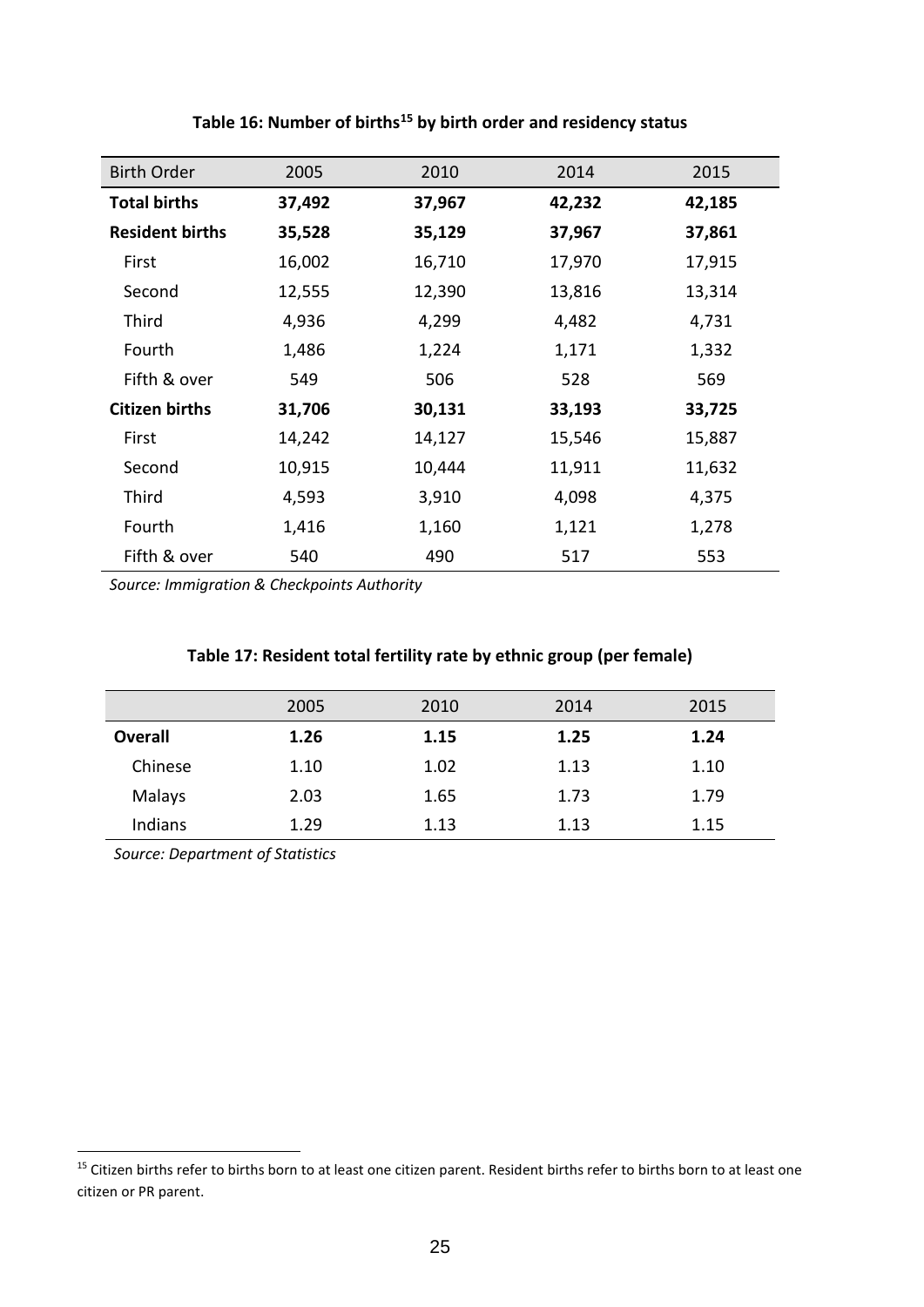|                                                                  | <b>New</b><br>Permanent<br>Residents | <b>New</b><br>Citizens |
|------------------------------------------------------------------|--------------------------------------|------------------------|
| Total                                                            | 29,955                               | 20,815                 |
| By age group (%)                                                 |                                      |                        |
| Above 40 years                                                   | 7.7%                                 | 20.5%                  |
| $31 - 40$                                                        | 24.5%                                | 27.1%                  |
| $21-30$ years                                                    | 38.4%                                | 13.4%                  |
| 20 years and below                                               | 29.4%                                | 38.9%                  |
| By highest qualification attained among those aged 20 & over (%) |                                      |                        |
| Post-Secondary                                                   | 77.7%                                | 74.1%                  |
| Secondary and below                                              | 22.3%                                | 25.9%                  |
| By region of origin (%)                                          |                                      |                        |
| Southeast Asian countries                                        | 58.5%                                | 58.7%                  |
| <b>Other Asian countries</b>                                     | 32.5%                                | 35.0%                  |
| Others                                                           | 9.0%                                 | 6.3%                   |

#### **Table 18: New residents granted in 2015**

*Source: Immigration & Checkpoints Authority*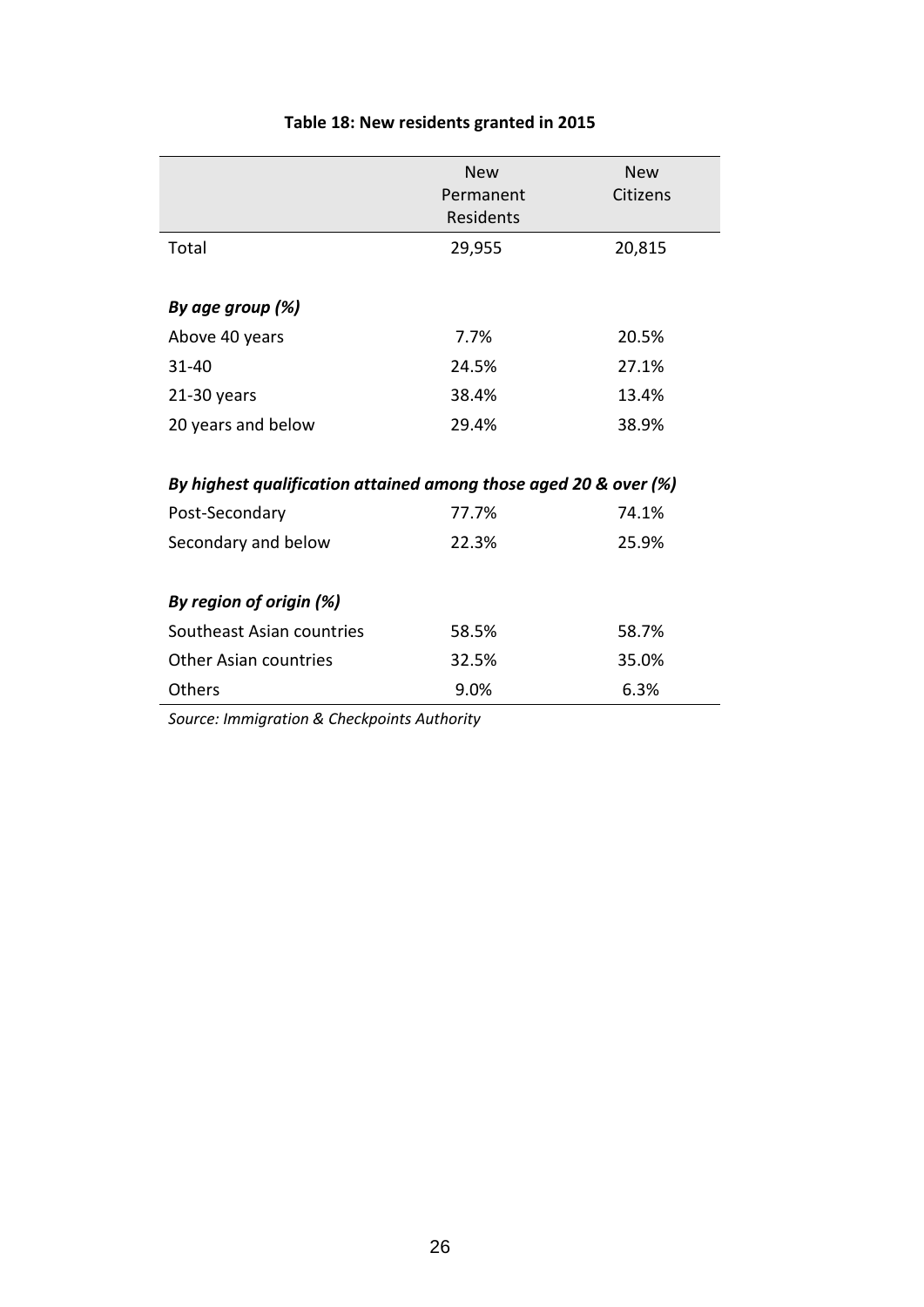#### **List of Relevant Publications**

| <b>Singapore Department of Statistics</b>      |
|------------------------------------------------|
| Population Trends 2016                         |
| Census of Population 2010                      |
| General Household Survey 2015                  |
| Statistics on Marriages & Divorces 2015        |
| <b>Monthly Digest of Statistics</b>            |
| Singapore in Figures 2016                      |
| Yearbook of Statistics 2016                    |
| <b>Immigration &amp; Checkpoints Authority</b> |
| Report on Registration of Births & Deaths 2015 |
| Singapore Demographic Bulletin                 |

#### **For more information, you may visit the following websites:**

| National Population and Talent Division,  : | www.nptd.gov.sg     |
|---------------------------------------------|---------------------|
| Strategy Group, Prime Minister's Office     |                     |
| <b>Singapore Department of Statistics</b>   | www.singstat.gov.sg |
| Ministry of Home Affairs                    | www.mha.gov.sg      |
| Immigration & Checkpoints Authority         | www.ica.gov.sg      |